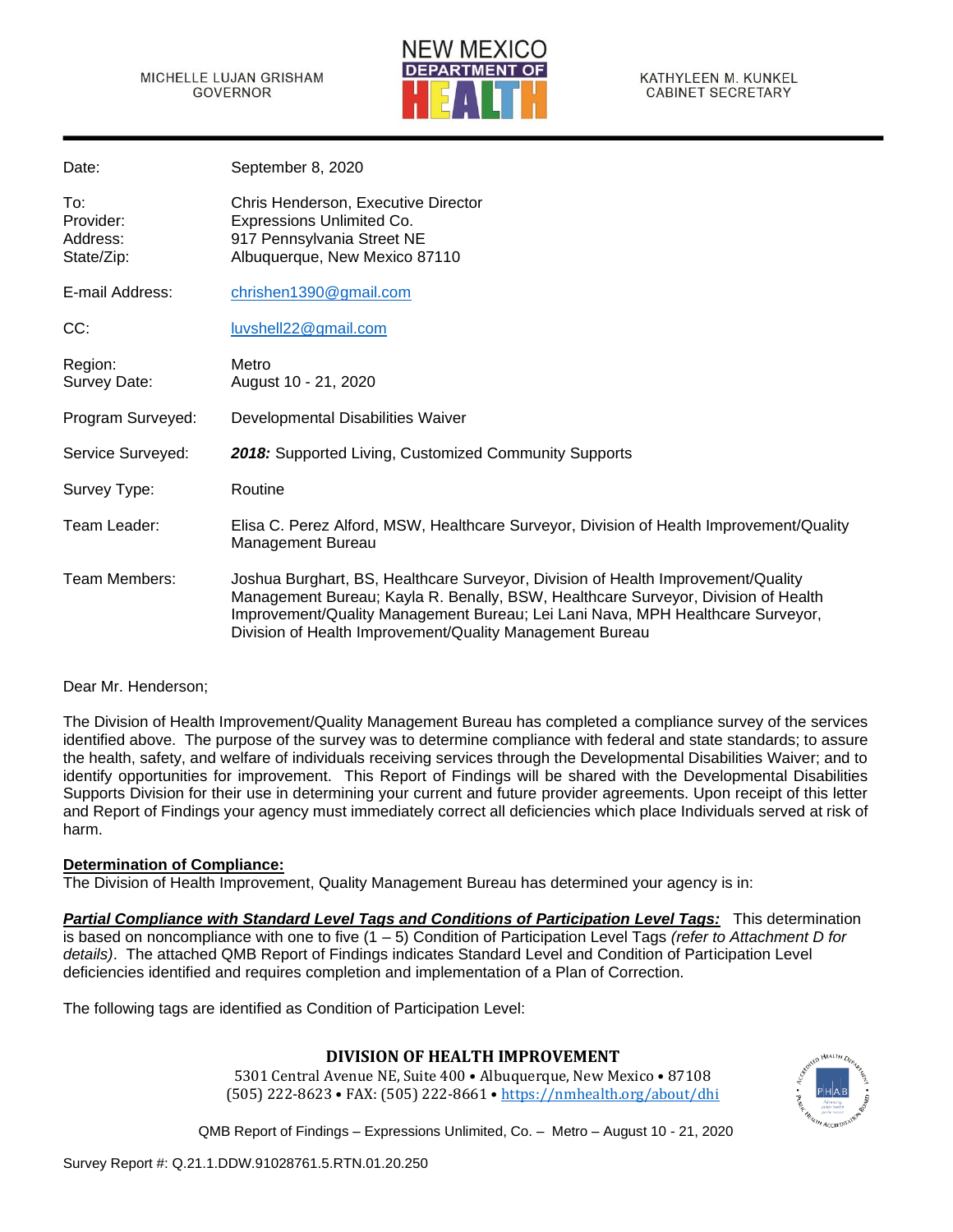- Tag # 1A09.1 Medication Delivery PRN Medication Administration
- Tag # 1A15.2 Administrative Case File: Healthcare Documentation (Therap and Required Plans)

The following tags are identified as Standard Level:

- Tag # 1A43.1 General Events Reporting: Individual Reporting
- Tag # 1A09 Medication Delivery Routine Medication Administration

## **Plan of Correction:**

The attached Report of Findings identifies the deficiencies found during your agency's on-site compliance review. You are required to complete and implement a Plan of Correction. Your agency has a total of 45 business days (10 business days to submit your POC for approval and 35 days to implement your *approved* Plan of Correction) from the receipt of this letter.

You were provided information during the exit meeting portion of your on-site survey. Please refer to this information (Attachment A) for specific instruction on completing your Plan of Correction. At a minimum your Plan of Correction should address the following for each Tag cited:

## **Corrective Action for Current Citation**:

• How is the deficiency going to be corrected? (i.e. obtained documents, retrain staff, individuals and/or staff no longer in service, void/adjusts completed, etc.) This can be specific to each deficiency cited or if possible an overall correction, i.e. all documents will be requested and filed as appropriate.

## **On-going Quality Assurance/Quality Improvement Processes:**

- What is going to be done on an ongoing basis? (i.e. file reviews, etc.)
- How many individuals is this going to effect? (i.e. percentage of individuals reviewed, number of files reviewed, etc.)
- How often will this be completed? (i.e. weekly, monthly, quarterly, etc.)
- Who is responsible? (responsible position within your agency)
- What steps will be taken if issues are found? (i.e. retraining, requesting documents, filing RORA, etc.)
- How is this integrated in your agency's QIS, QI Committee reviews and annual report?

## **Submission of your Plan of Correction:**

Please submit your agency's Plan of Correction in the available space on the two right-hand columns of the Report of Findings. *(See attachment "A" for additional guidance in completing the Plan of Correction)*.

Within 10 business days of receipt of this letter your agency Plan of Correction must be submitted to the parties below:

- **1. Quality Management Bureau, Attention: Monica Valdez, Plan of Correction Coordinator in any of the following ways:**
	- a. Electronically at [MonicaE.Valdez@state.nm.us](mailto:MonicaE.Valdez@state.nm.us) *(preferred method)*
	- b. Fax to 505-222-8661, or
	- c. Mail to POC Coordinator, 5301 Central Ave NE Suite 400, Albuquerque, New Mexico 87108

## **2. Developmental Disabilities Supports Division Regional Office for region of service surveyed**

Upon notification from QMB that your *Plan of Correction has been approved*, you must implement all remedies and corrective actions to come into compliance. If your Plan of Correction is denied, you must resubmit a revised plan as soon as possible for approval, as your POC approval and all remedies must be completed within 45 business days of the receipt of this letter.

Failure to submit your POC within the allotted 10 business days or complete and implement your Plan of Correction within the total 45 business days allowed may result in the imposition of a \$200 per day Civil Monetary Penalty until it is received, completed and/or implemented.

### **Billing Deficiencies:**

If you have deficiencies noted in this report of findings under the *Service Domain: Medicaid Billing/Reimbursement*, you must complete a "Void/Adjust" claim or remit the identified overpayment via a check within 30 calendar days of the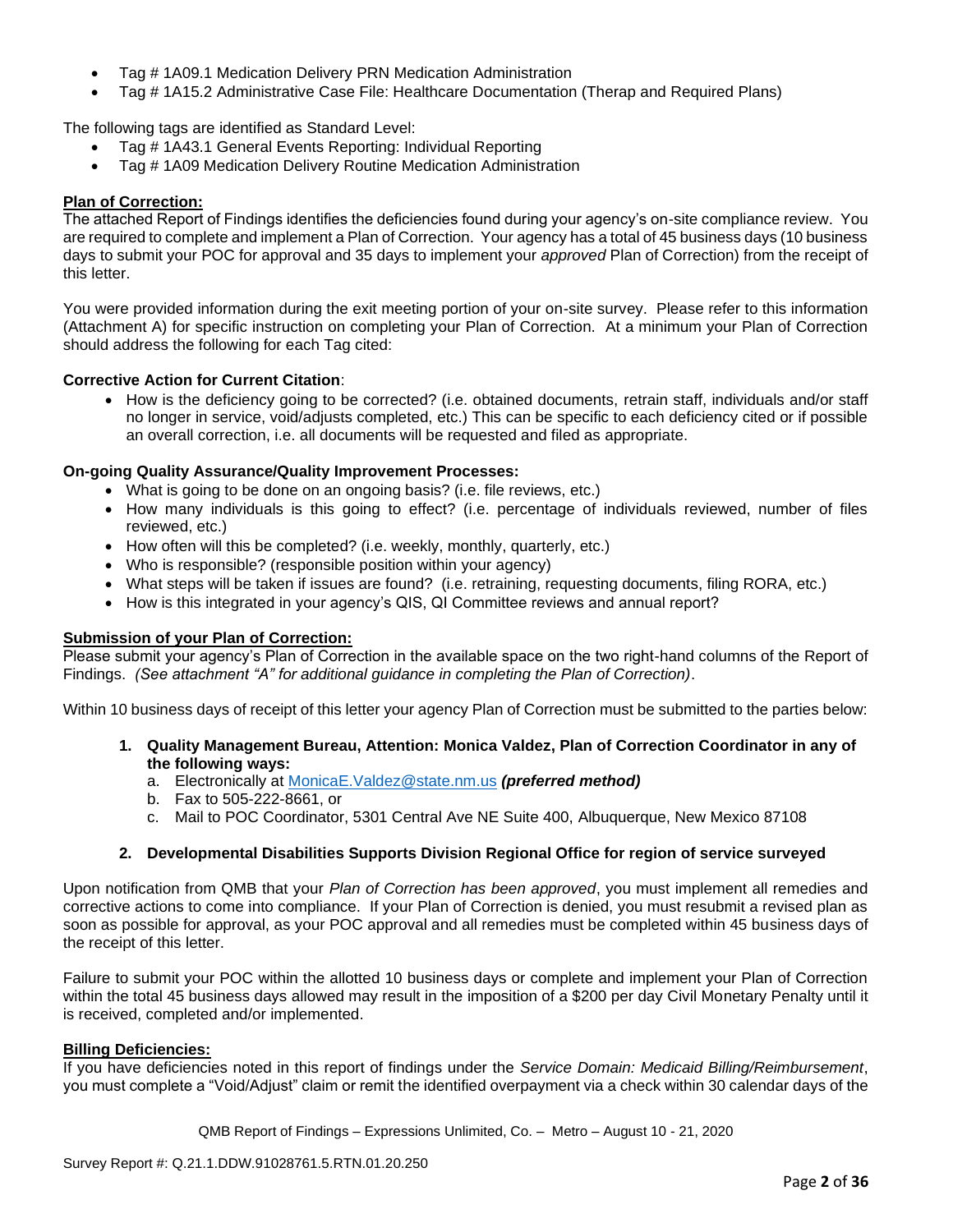date of this letter to HSD/OIG/PIU, *though this is not the preferred method of payment*. If you choose to pay via check, please include a copy of this letter with the payment. Make the check payable to the New Mexico Human Services Department and mail to:

#### Attention: *Lisa Medina-Lujan* HSD/OIG/Program Integrity Unit 1474 Rodeo Road Santa Fe, New Mexico 87505

If you have questions and would like to speak with someone at HSD/OIG/PIU, please contact:

*Lisa Medina-Lujan [\(Lisa.medina-lujan@state.nm.us\)](mailto:Lisa.medina-lujan@state.nm.us)*

Please be advised that there is a one-week lag period for applying payments received by check to Void/Adjust claims. During this lag period, your other claim payments may be applied to the amount you owe even though you have sent a refund, reducing your payment amount. For this reason, we recommend that you allow the system to recover the overpayment instead of sending in a check.

## **Request for Informal Reconsideration of Findings (IRF):**

If you disagree with a finding of deficient practice, you have 10 business days upon receipt of this notice to request an IRF. Submit your request for an IRF in writing to:

> ATTN: QMB Bureau Chief Request for Informal Reconsideration of Findings 5301 Central Ave NE Suite #400 Albuquerque, NM 87108 Attention: IRF request/QMB

See Attachment "C" for additional guidance in completing the request for Informal Reconsideration of Findings. The request for an IRF will not delay the implementation of your Plan of Correction which must be completed within 45 total business days (10 business days to submit your POC for approval and 35 days to implement your *approved* Plan of Correction). Providers may not appeal the nature or interpretation of the standard or regulation, the team composition or sampling methodology. If the IRF approves the modification or removal of a finding, you will be advised of any changes.

Please contact the Plan of Correction Coordinator, Monica Valdez at 505-273-1930 or email at: [MonicaE.Valdez@state.nm.us](mailto:MonicaE.Valdez@state.nm.us) if you have questions about the Report of Findings or Plan of Correction. Thank you for your cooperation and for the work you perform.

Sincerely,

Elisa C. Perez Alford, MSW

Elisa C. Perez, MSW Team Lead/Healthcare Surveyor Division of Health Improvement Quality Management Bureau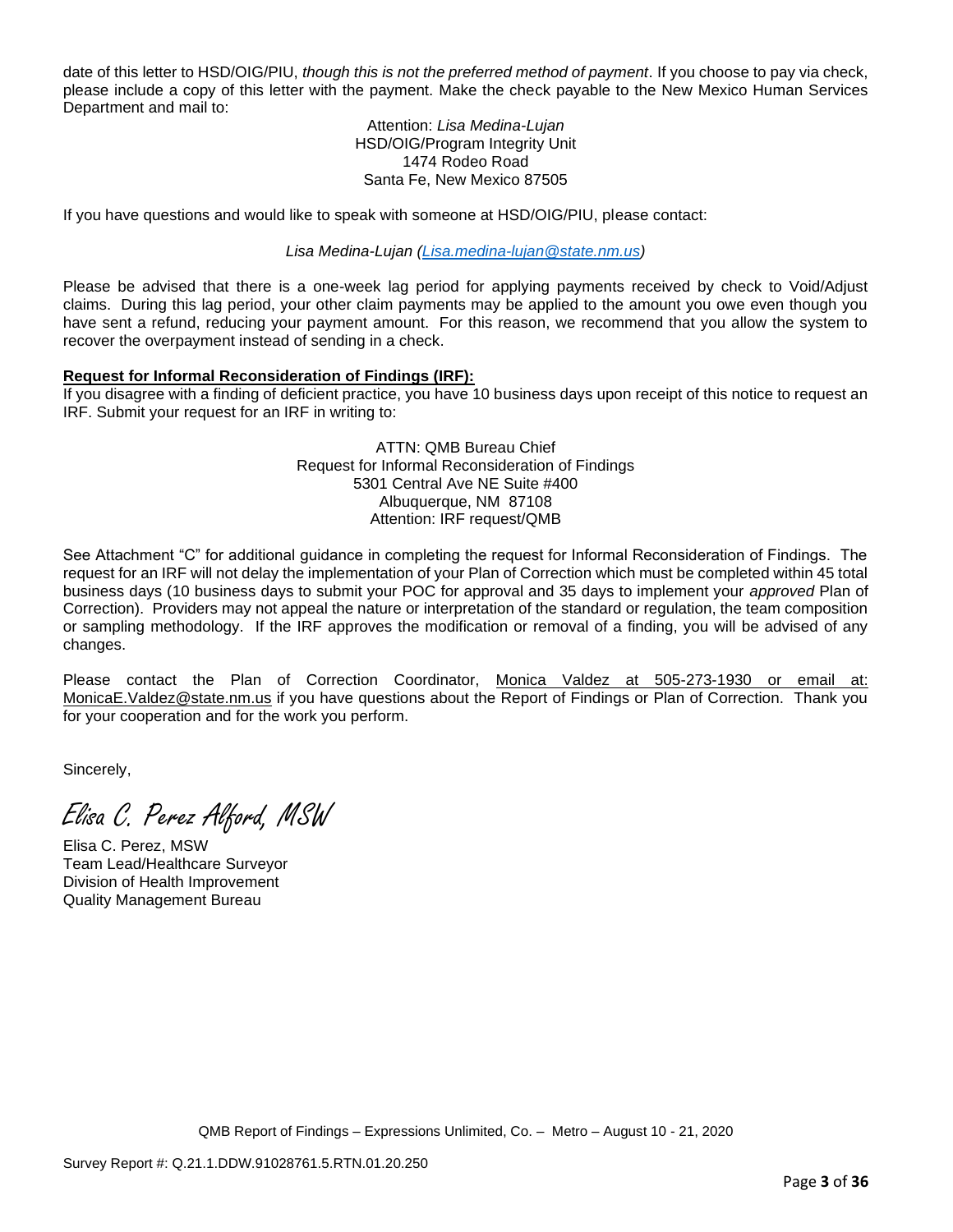#### **Survey Process Employed:**

Administrative Review Start Date: August 10, 2020

# Contact: **Expressions Unlimited Co.**

Chris Henderson, Executive Director LaShelle Harvey, Assistant Director

**DOH/DHI/QMB** Elisa C. Perez Alford, MSW, Team Lead/Healthcare Surveyor

On-site Entrance Conference Date: August 12, 2020

#### Present: **Expressions Unlimited Co.**

Char Bell, Healthcare Coordinator Vodra Dorn, Nurse Mellissa Dunahoo, CCS Coordinator LaShelle Harvey, Assistant Director Thelma Hilliard, Service Coordinator Christina Sanchez, House Lead

#### **DOH/DHI/QMB**

Elisa C. Perez Alford, MSW, Team Lead/Healthcare Surveyor Joshua Burghart, BS, Healthcare Surveyor Kayla Benally, BSW, Healthcare Surveyor Lei Lani Nava, MPH, Healthcare Surveyor

Exit Conference Date: August 21, 2020

#### Present: **Expressions Unlimited Co.**

Char Bell, Healthcare Coordinator Vodra Dorn, Nurse Mellissa Dunahoo, CCS Coordinator LaShelle Harvey, Assistant Director Chris Henderson, Executive Director Thelma Hilliard, Service Coordinator Christina Sanchez, House Lead

### **DOH/DHI/QMB**

Elisa C. Perez Alford, MSW, Team Lead/Healthcare Surveyor Joshua Burghart, BS, Healthcare Surveyor Lei Lani Nava, MPH, Healthcare Surveyor Amanda Casteneda, MPA, Healthcare Surveyor Supervisor

**DDSD - Metro Regional Office** 

Larry Lovato, Social & Community Service Coordinator

Administrative Locations Visited: 0 *(Note: No administrative locations visited due to COVID- 19 Public Health Emergency.)*

Total Sample Size: 8

- 1 *Jackson* Class Members
- 7 Non-*Jackson* Class Members
- 5 Supported Living
- 7 Customized Community Supports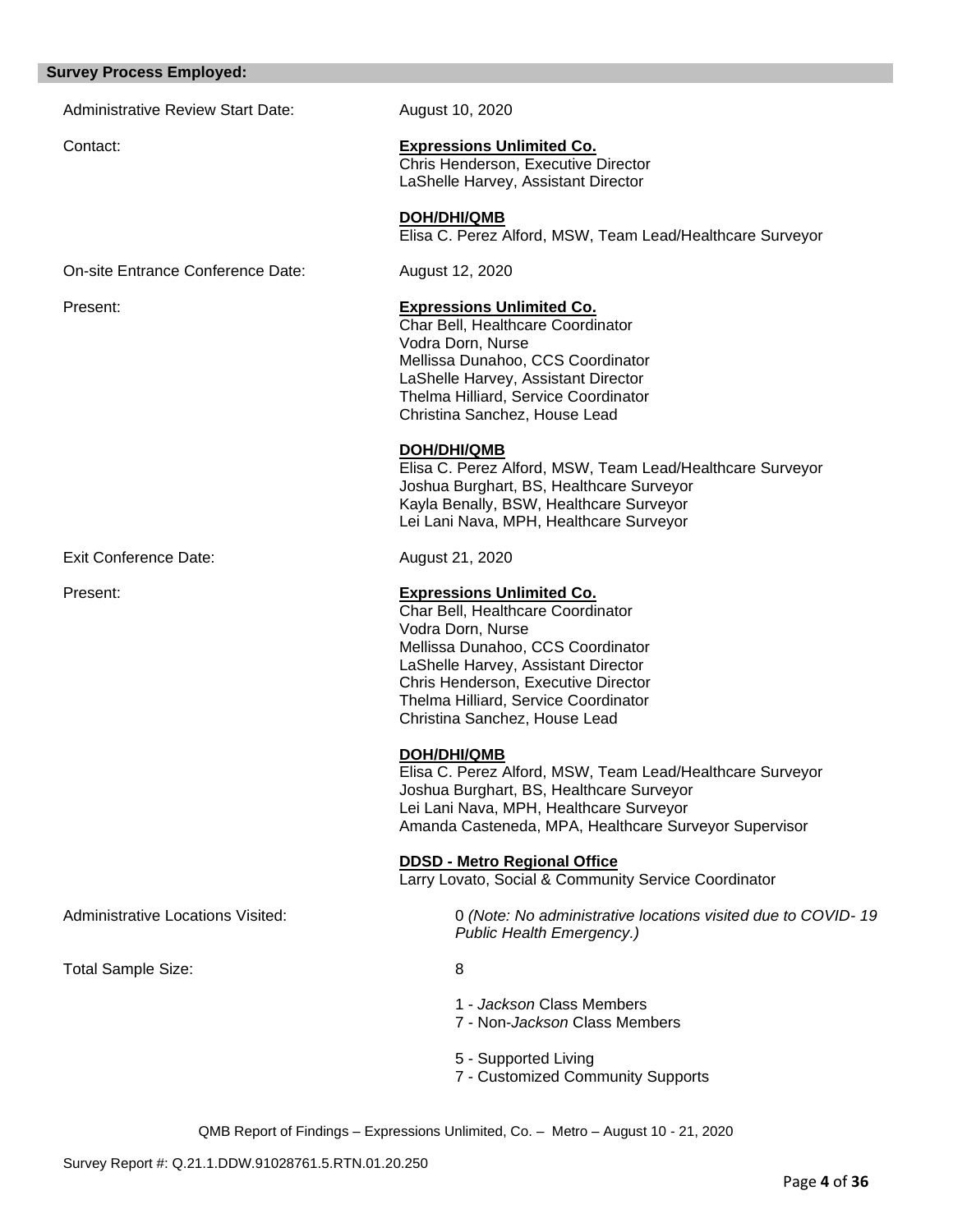| <b>Total Homes Observed by Video</b>         | 3 (Note: No home visits conducted due to COVID-19<br>Public Health Emergency, however, Video Observations were<br>conducted) |
|----------------------------------------------|------------------------------------------------------------------------------------------------------------------------------|
| Supported Living Observed by Video<br>❖      | 3<br>Note: The following Individuals share a SL<br>residence:<br>$\triangleright$ #1, 2<br>#4, 6<br>➤                        |
| Persons Served Records Reviewed              | 8                                                                                                                            |
| Persons Served Interviewed                   | 5 (Note: Interviews conducted by video / phone due to COVID-<br>19 Public Health Emergency)                                  |
| Persons Served Not Seen and/or Not Available | 3                                                                                                                            |
| Direct Support Personnel Records Reviewed    | 9                                                                                                                            |
| Direct Support Personnel Interviewed         | 2 (Note: Interviews conducted by video / phone due to COVID-<br>19 Public Health Emergency)                                  |
| Service Coordinator Records Reviewed         |                                                                                                                              |
| Nurse Interview                              |                                                                                                                              |

Administrative Processes and Records Reviewed:

- Medicaid Billing/Reimbursement Records for all Services Provided
- Accreditation Records
- Individual Medical and Program Case Files, including, but not limited to:
	- <sup>o</sup>Individual Service Plans
		- **Progress on Identified Outcomes**
	- **<sup>o</sup>Healthcare Plans**
	- Medication Administration Records
	- Medical Emergency Response Plans
	- **<sup>o</sup>Therapy Evaluations and Plans**
	- Healthcare Documentation Regarding Appointments and Required Follow-Up Other Required Health Information
- Internal Incident Management Reports and System Process / General Events Reports
- Personnel Files, including nursing and subcontracted staff
- Staff Training Records, Including Competency Interviews with Staff
- Agency Policy and Procedure Manual
- Caregiver Criminal History Screening Records
- Consolidated Online Registry/Employee Abuse Registry
- Human Rights Committee Notes and Meeting Minutes
- Quality Assurance / Improvement Plan

# CC: Distribution List: DOH - Division of Health Improvement

- DOH Developmental Disabilities Supports Division
- DOH Office of Internal Audit
- HSD Medical Assistance Division
- NM Attorney General's Office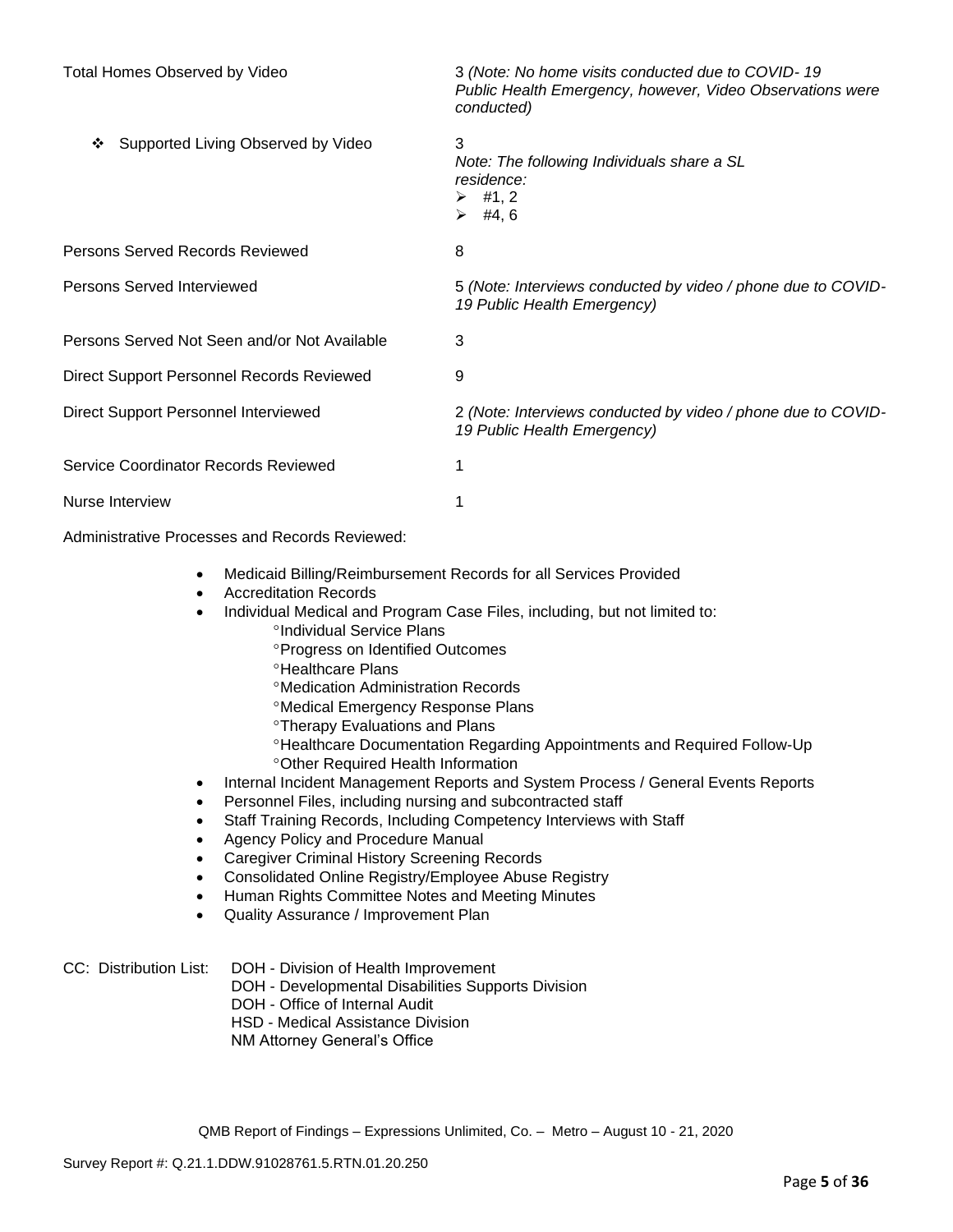## **Attachment A**

# **Provider Instructions for Completing the QMB Plan of Correction (POC) Process**

### *Introduction:*

After a QMB Compliance Survey, your QMB Report of Findings will be sent to you via e-mail.

Each provider must develop and implement a Plan of Correction (POC) that identifies specific quality assurance and quality improvement activities the agency will implement to correct deficiencies and prevent continued deficiencies and non-compliance.

Agencies must submit their Plan of Correction within ten (10) business days from the date you receive the QMB Report of Findings. (Providers who do not submit a POC within 10 business days may be referred to the DDSD Regional Office for purposes of contract management or the Internal Review Committee [IRC] for possible actions or sanctions).

Agencies must fully implement their approved Plan of Correction within 45 business days (10 business days to submit your POC for approval and 35 days to implement your approved Plan of Correction) from the date they receive the QMB Report of Findings. Providers who fail to complete a POC within the 45-business days allowed will be referred to the IRC for possible actions or sanctions.

If you have questions about the Plan of Correction process, call the Plan of Correction Coordinator at 505-273-1930 or email at [MonicaE.Valdez@state.nm.us.](mailto:MonicaE.Valdez@state.nm.us) Requests for technical assistance must be requested through your Regional DDSD Office.

The POC process cannot resolve disputes regarding findings. If you wish to dispute a finding on the official Report of Findings, you must file an Informal Reconsideration of Findings (IRF) request within ten (10) business days of receiving your report. Please note that you must still submit a POC for findings that are in question (see Attachment C).

### *Instructions for Completing Agency POC:*

### *Required Content*

Your Plan of Correction should provide a step-by-step description of the methods to correct each deficient practice cited to prevent recurrence and information that ensures the regulation cited comes into and remains in compliance. The remedies noted in your POC are expected to be added to your Agency's required, annual Quality Assurance (QA) Plan.

If a deficiency has already been corrected since the on-site survey, the plan should state how it was corrected, the completion date (date the correction was accomplished), and how possible recurrence of the deficiency will be prevented.

*The following details should be considered when developing your Plan of Correction:*

#### *The Plan of Correction must address each deficiency cited in the Report of Findings unless otherwise noted with a "No Plan of Correction Required statement." The Plan of Correction must address the five (5) areas listed below:*

- 1. How the specific and realistic corrective action will be accomplished for individuals found to have been affected by the deficient practice.
- 2. How the agency will identify other individuals who have the potential to be affected by the same deficient practice, and how the agency will act to protect those individuals in similar situations.
- 3. What Quality Assurance measures will be put into place and what systemic changes made to ensure the deficient practice will not recur.
- 4. Indicate how the agency plans to monitor its performance to make certain solutions are sustained. The agency must develop a QA plan for ensuring correction is achieved and sustained. This QA plan must be implemented, and the corrective action is evaluated for its effectiveness. The plan of correction is integrated into the agency quality assurance system; and
- 5. Include dates when corrective actions will be completed. The corrective action completion dates must be acceptable to the State.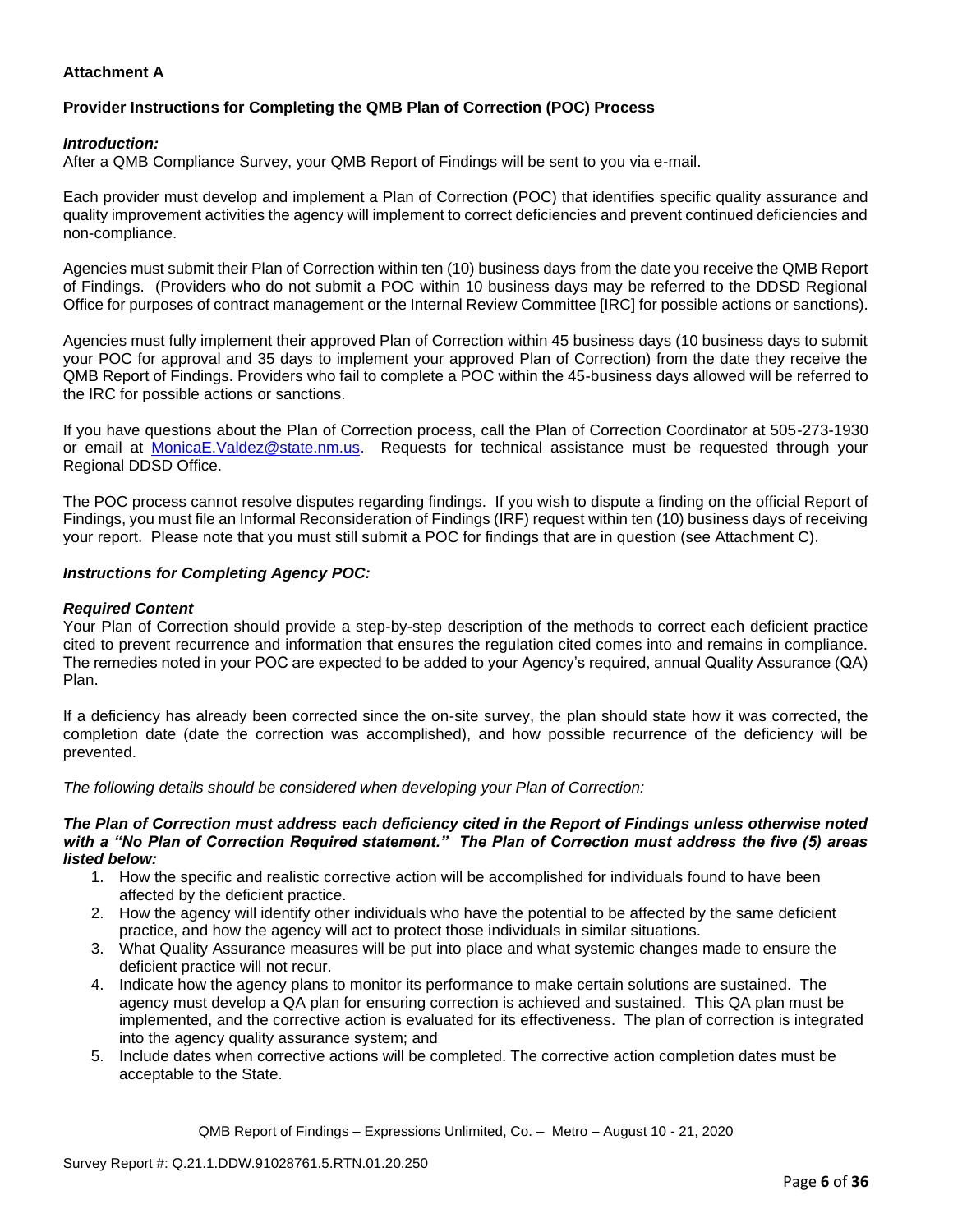*The following details should be considered when developing your Plan of Correction:*

- Details about how and when Individual Served, agency personnel and administrative and service delivery site files are audited by agency personnel to ensure they contain required documents;
- Information about how medication administration records are reviewed to verify they contain all required information before they are distributed to service sites, as they are being used, and after they are completed;
- Your processes for ensuring that all required agency personnel are trained on required DDSD required trainings;
- How accuracy in billing/reimbursement documentation is assured;
- How health, safety is assured;
- For Case Management providers, how Individual Service Plans are reviewed to verify they meet requirements, how the timeliness of level of care (LOC) packet submissions and consumer visits are tracked;
- Your process for gathering, analyzing and responding to quality data indicators; and,
- Details about Quality Targets in various areas, current status, analyses about why targets were not met, and remedies implemented.

*Note:* **Instruction or in-service of staff alone may not be a sufficient plan of correction.** This is a good first step toward correction, but additional steps must be taken to ensure the deficiency is corrected and will not recur.

## *Completion Dates*

- The plan of correction must include a **completion date** (entered in the far right-hand column) for each finding. Be sure the date is **realistic** in the amount of time your Agency will need to correct the deficiency; not to exceed 45 total business days.
- Direct care issues should be corrected immediately and monitored appropriately.
- Some deficiencies may require a staged plan to accomplish total correction.
- Deficiencies requiring replacement of equipment, etc., may require more time to accomplish correction but should show reasonable time frames.

### *Initial Submission of the Plan of Correction Requirements*

- 1. The Plan of Correction must be completed on the official QMB Survey Report of Findings/Plan of Correction Form and received by QMB within ten (10) business days from the date you received the report of findings.
- 2. For questions about the POC process, call the POC Coordinator, Monica Valdez at 505-273-1930 or email at [MonicaE.Valdez@state.nm.us](mailto:MonicaE.Valdez@state.nm.us) for assistance.
- 3. For Technical Assistance (TA) in developing or implementing your POC, contact your Regional DDSD Office.
- 4. Submit your POC to Monica Valdez, POC Coordinator in any of the following ways:
	- a. Electronically at [MonicaE.Valdez@state.nm.us](mailto:MonicaE.Valdez@state.nm.us) *(preferred method)*
	- b. Fax to 505-222-8661, or
	- c. Mail to POC Coordinator, 5301 Central Ave NE Suite 400, Albuquerque, New Mexico 87108
- 5. *Do not submit supporting documentation* (evidence of compliance) to QMB *until after* your POC has been approved by the QMB.
- 6. QMB will notify you when your POC has been "approved" or "denied."
	- a. During this time, whether your POC is "approved," or "denied," you will have a maximum of 45-business days from the date of receipt of your Report of Findings to correct all survey deficiencies.
	- b. If your POC is denied, it must be revised and resubmitted as soon as possible, as the 45-business day limit is in effect.
	- c. If your POC is denied a second time your agency may be referred to the Internal Review Committee.
	- d. You will receive written confirmation when your POC has been approved by QMB and a final deadline for completion of your POC.
	- e. Please note that all POC correspondence will be sent electronically unless otherwise requested.
- 7. Failure to submit your POC within 10 business days without prior approval of an extension by QMB will result in a referral to the Internal Review Committee and the possible implementation of monetary penalties and/or sanctions.

### *POC Document Submission Requirements*

Once your POC has been approved by the QMB Plan of Correction Coordinator you must submit copies of documents as evidence that all deficiencies have been corrected, as follows.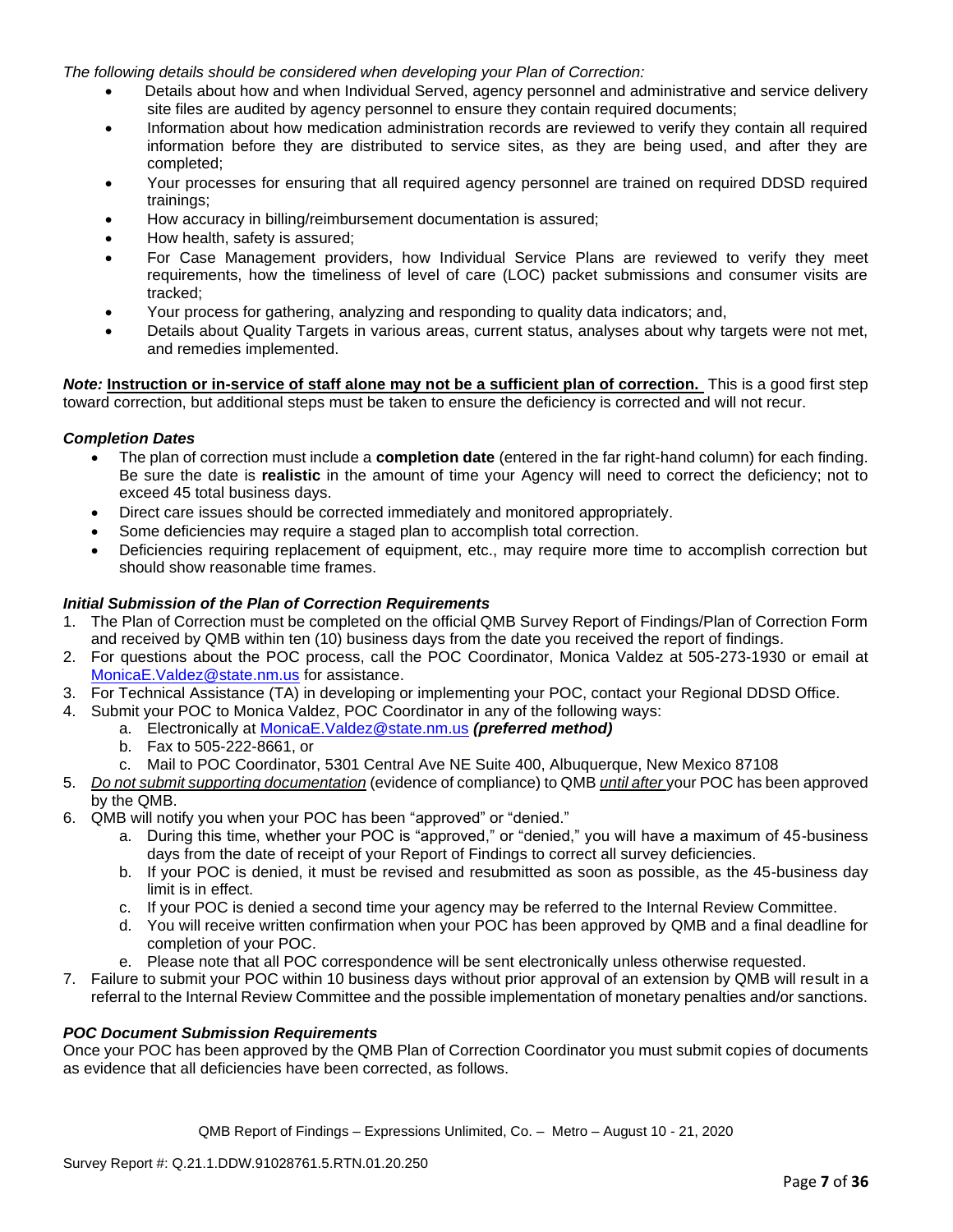- 1. Your internal documents are due within a *maximum* of 45-business days of receipt of your Report of Findings.
- 2. It is preferred that you submit your documents via USPS or other carrier (scanned and saved to CD/DVD disc, flash drive, etc.). If documents containing HIPAA Protected Health Information (PHI) documents must be submitted through S-Comm (Therap), Fax or Postal System, do not send PHI directly to NMDOH email accounts. If the documents do not contain protected Health information (PHI) then you may submit your documents electronically scanned and attached to e-mails.
- 3. All submitted documents *must be annotated*; please be sure the tag numbers and Identification numbers are indicated on each document submitted. Documents which are not annotated with the Tag number and Identification number may not be accepted.
- 4. Do not submit original documents; Please provide copies or scanned electronic files for evidence. Originals must be maintained in the agency file(s) per DDSD Standards.
- 5. In lieu of some documents, you may submit copies of file or home audit forms that clearly indicate cited deficiencies have been corrected, other attestations of correction must be approved by the Plan of Correction Coordinator prior to their submission.
- 6. When billing deficiencies are cited, you must provide documentation to justify billing and/or void and adjust forms submitted to Xerox State Healthcare, LLC for the deficiencies cited in the Report of Findings.

**Revisions, Modifications or Extensions to your Plan of Correction (post QMB approval) must be made in writing and submitted to the Plan of Correction Coordinator, prior to the completion date and are approved on a case-by-case basis. No changes may be made to your POC or the timeframes for implementation without written approval of the POC Coordinator.**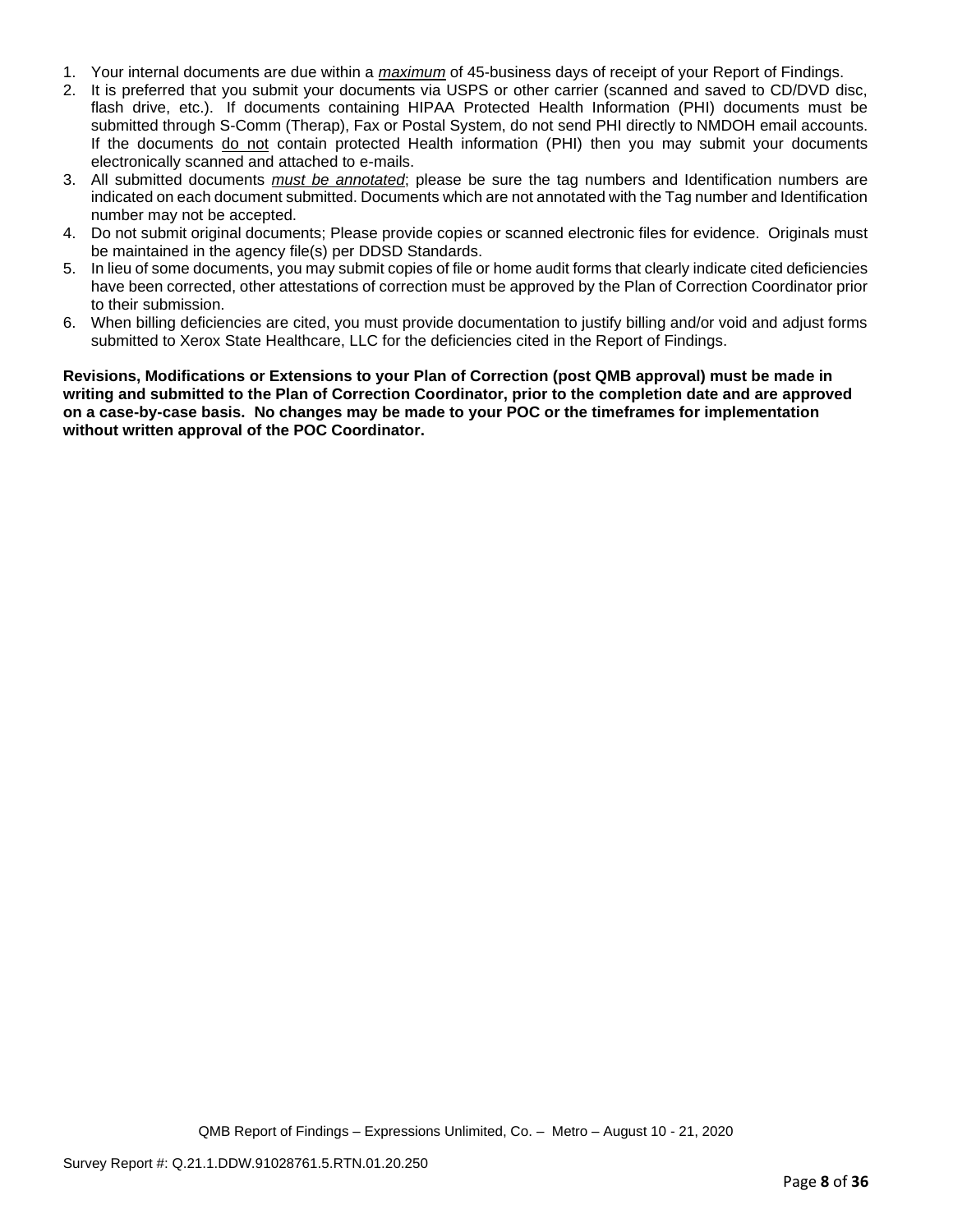### **Department of Health, Division of Health Improvement QMB Determination of Compliance Process**

The Division of Health Improvement, Quality Management Bureau (QMB) surveys compliance of the Developmental Disabilities Waiver (DDW) standards and other state and federal regulations. For the purpose of the LCA / CI survey the CMS waiver assurances have been grouped into four (4) Service Domains: Plan of Care (ISP Implementation); Qualified Providers; Health, Welfare and Safety; and Administrative Oversight (note that Administrative Oversight listed in this document is not the same as the CMS assurance of Administrative Authority. Used in this context it is related to the agency's operational policies and procedures, Quality Assurance system and Medicaid billing and reimbursement processes.)

The QMB Determination of Compliance process is based on provider compliance or non-compliance with standards and regulations identified during the on-site survey process and as reported in the QMB Report of Findings. All areas reviewed by QMB have been agreed to by DDSD and DHI/QMB and are reflective of CMS requirements. All deficiencies (non-compliance with standards and regulations) are identified and cited as either a Standard level deficiency or a Condition of Participation level deficiency in the QMB Reports of Findings. All deficiencies require corrective action when non-compliance is identified.

Each deficiency in your Report of Findings has been predetermined to be a Standard Level Deficiency, a Condition of Participation Level Deficiency, if below 85% compliance or a non-negotiable Condition of Participation Level Deficiency. Your Agency's overall Compliance Determination is based on a Scope and Severity Scale which takes into account the number of Standard and Condition Level Tags cited as well as the percentage of Individuals affected in the sample.

## **Conditions of Participation (CoPs)**

CoPs are based on the Centers for Medicare and Medicaid Services, Home and Community-Based Waiver required assurances, in addition to the New Mexico Developmental Disability Waiver (DDW) Service Standards. The Division of Health Improvement (DHI), in conjunction with the Developmental Disability Support Division (DDSD), has identified certain deficiencies that have the potential to be a Condition of Participation Level, if the tag falls below 85% compliance based on the number of people affected. Additionally, there are what are called nonnegotiable Conditions of Participation, regardless if one person or multiple people are affected. In this context, a CoP is defined as an essential / fundamental regulation or standard, which when out of compliance directly affects the health and welfare of the Individuals served. If no deficiencies within a Tag are at the level of a CoP, it is cited as a Standard Level Deficiency.

## *Service Domains and CoPs for Living Care Arrangements and Community Inclusion are as follows:*

**Service Domain: Service Plan: ISP Implementation -** *Services are delivered in accordance with the service plan, including type, scope, amount, duration and frequency specified in the service plan.*

### **Potential Condition of Participation Level Tags, if compliance is below 85%:**

- **1A08.3 –** Administrative Case File: Individual Service Plan / ISP Components
- **1A32 –** Administrative Case File: Individual Service Plan Implementation
- **LS14 –** Residential Service Delivery Site Case File (ISP and Healthcare Requirements)
- **IS14 –** CCS / CIES Service Delivery Site Case File (ISP and Healthcare Requirements)

**Service Domain: Qualified Providers -** *The State monitors non-licensed/non-certified providers to assure adherence to waiver requirements. The State implements its policies and procedures for verifying that provider training is conducted in accordance with State requirements and the approved waiver.*

## **Potential Condition of Participation Level Tags, if compliance is below 85%:**

- **1A20 -** Direct Support Personnel Training
- **1A22 -** Agency Personnel Competency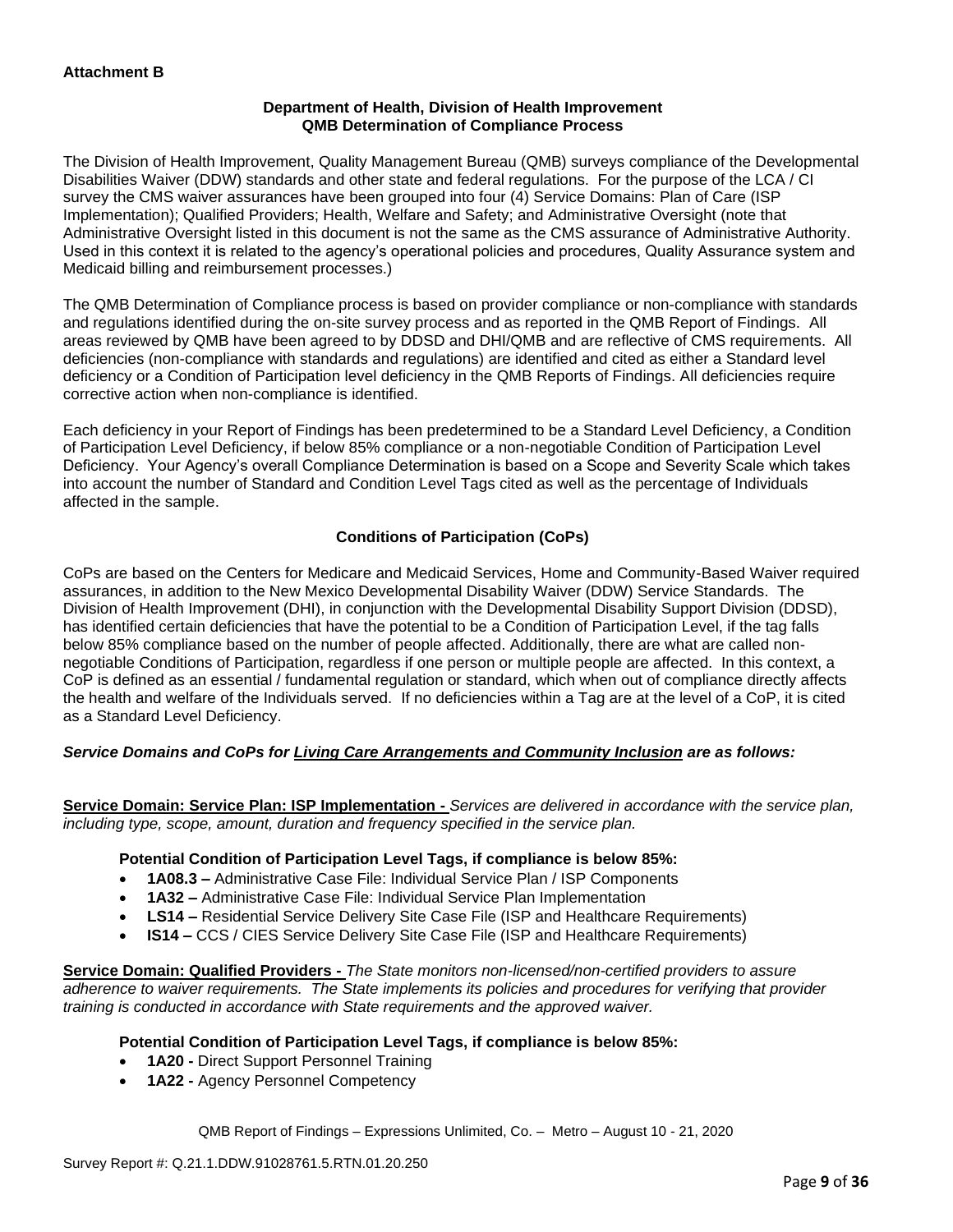• **1A37 –** Individual Specific Training

### **Non-Negotiable Condition of Participation Level Tags (one or more Individuals are cited):**

- **1A25.1 –** Caregiver Criminal History Screening
- **1A26.1 –** Consolidated On-line Registry Employee Abuse Registry

**Service Domain: Health, Welfare and Safety -** *The State, on an ongoing basis, identifies, addresses and seeks to prevent occurrences of abuse, neglect and exploitation. Individuals shall be afforded their basic human rights. The provider supports individuals to access needed healthcare services in a timely manner.*

### **Potential Condition of Participation Level Tags, if compliance is below 85%:**

- **1A08.2 –** Administrative Case File: Healthcare Requirements & Follow-up
- **1A09 –** Medication Delivery Routine Medication Administration
- **1A09.1 –** Medication Delivery PRN Medication Administration
- **1A15.2 –** Administrative Case File: Healthcare Documentation (Therap and Required Plans)

### **Non-Negotiable Condition of Participation Level Tags (one or more Individuals are cited):**

- **1A05 –** General Requirements / Agency Policy and Procedure Requirements
- **1A07 –** Social Security Income (SSI) Payments
- **1A09.2 –** Medication Delivery Nurse Approval for PRN Medication
- **1A15 –** Healthcare Coordination Nurse Availability / Knowledge
- **1A31 –** Client Rights/Human Rights
- **LS25.1 –** Residential Reqts. (Physical Environment Supported Living / Family Living / Intensive Medical Living)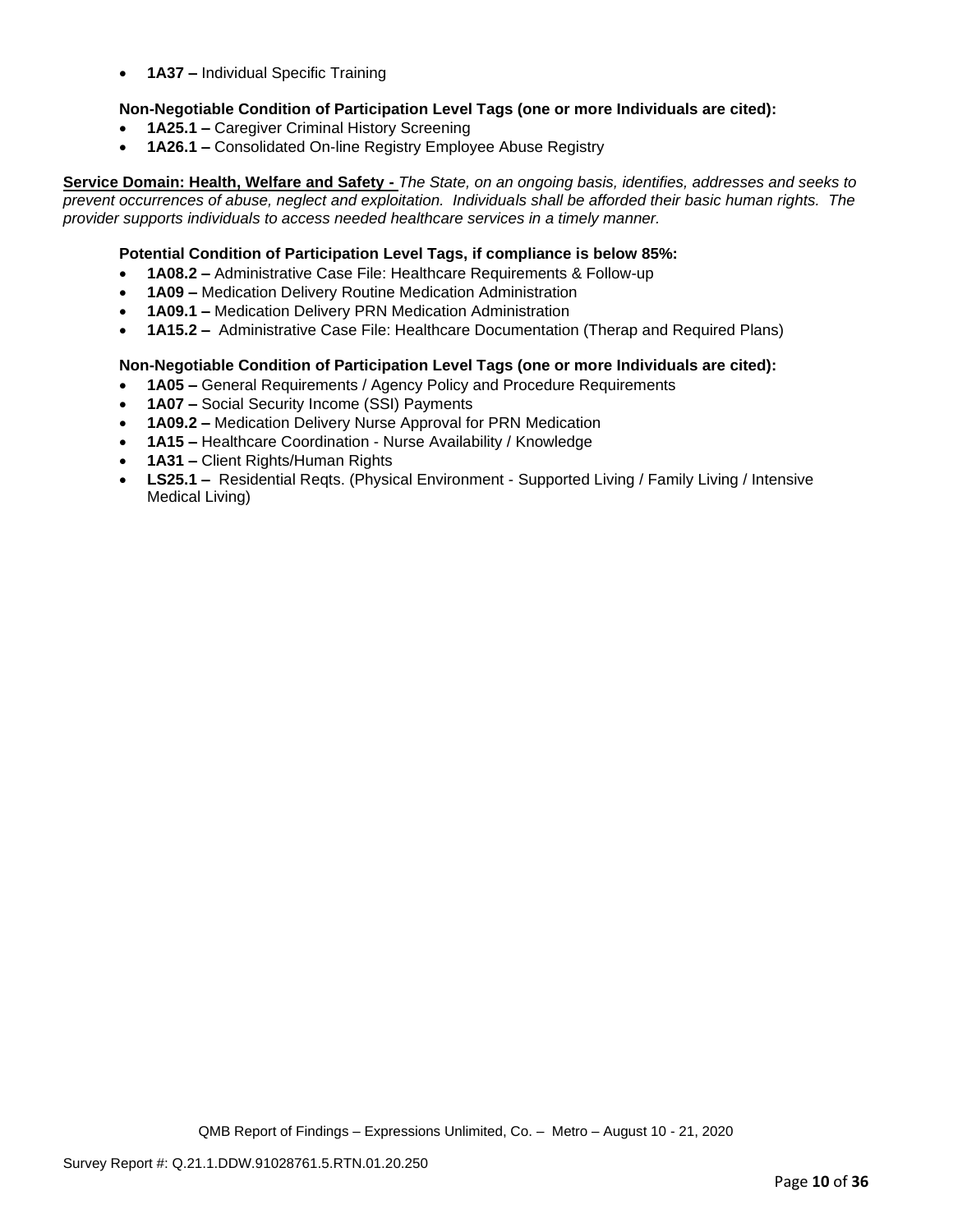### **Attachment C**

#### **Guidelines for the Provider Informal Reconsideration of Finding (IRF) Process**

#### **Introduction:**

Throughout the QMB Survey process, surveyors are openly communicating with providers. Open communication means surveyors have clarified issues and/or requested missing information before completing the review through the use of the signed/dated "Document Request," or "Administrative Needs," etc. forms. Regardless, there may still be instances where the provider disagrees with a specific finding. Providers may use the following process to informally dispute a finding.

#### **Instructions:**

- 1. The Informal Reconsideration of the Finding (IRF) request must be received in writing to the QMB Bureau Chief **within 10 business days** of receipt of the final Report of Findings **(***Note: No extensions are granted for the IRF)***.**
- 2. The written request for an IRF *must* be completed on the QMB Request for Informal Reconsideration of Finding form available on the QMB website: <https://nmhealth.org/about/dhi/cbp/irf/>
- 3. The written request for an IRF must specify in detail the request for reconsideration and why the finding is inaccurate.
- 4. The IRF request must include all supporting documentation or evidence.
- 5. If you have questions about the IRF process, email the IRF Chairperson, Valerie V. Valdez at [valerie.valdez@state.nm.us](mailto:valerie.valdez@state.nm.us) for assistance.

### **The following limitations apply to the IRF process:**

- The written request for an IRF and all supporting evidence must be received within 10 business days.
- Findings based on evidence requested during the survey and not provided may not be subject to reconsideration.
- The supporting documentation must be new evidence not previously reviewed or requested by the survey team.
- Providers must continue to complete their Plan of Correction during the IRF process
- Providers may not request an IRF to challenge the sampling methodology.
- Providers may not request an IRF based on disagreement with the nature of the standard or regulation.
- Providers may not request an IRF to challenge the team composition.
- Providers may not request an IRF to challenge the DHI/QMB determination of compliance or the length of their DDSD provider contract.

A Provider forfeits the right to an IRF if the request is not received within 10 business days of receiving the report and/or does not include all supporting documentation or evidence to show compliance with the standards and regulations.

The IRF Committee will review the request; the Provider will be notified in writing of the ruling; no face-to-face meeting will be conducted.

When a Provider requests that a finding be reconsidered, it does not stop or delay the Plan of Correction process. **Providers must continue to complete the Plan of Correction, including the finding in dispute regardless of the IRF status.** If a finding is removed or modified, it will be noted and removed or modified from the Report of Findings. It should be noted that in some cases a Plan of Correction may be completed prior to the IRF process being completed. The provider will be notified in writing on the decisions of the IRF committee.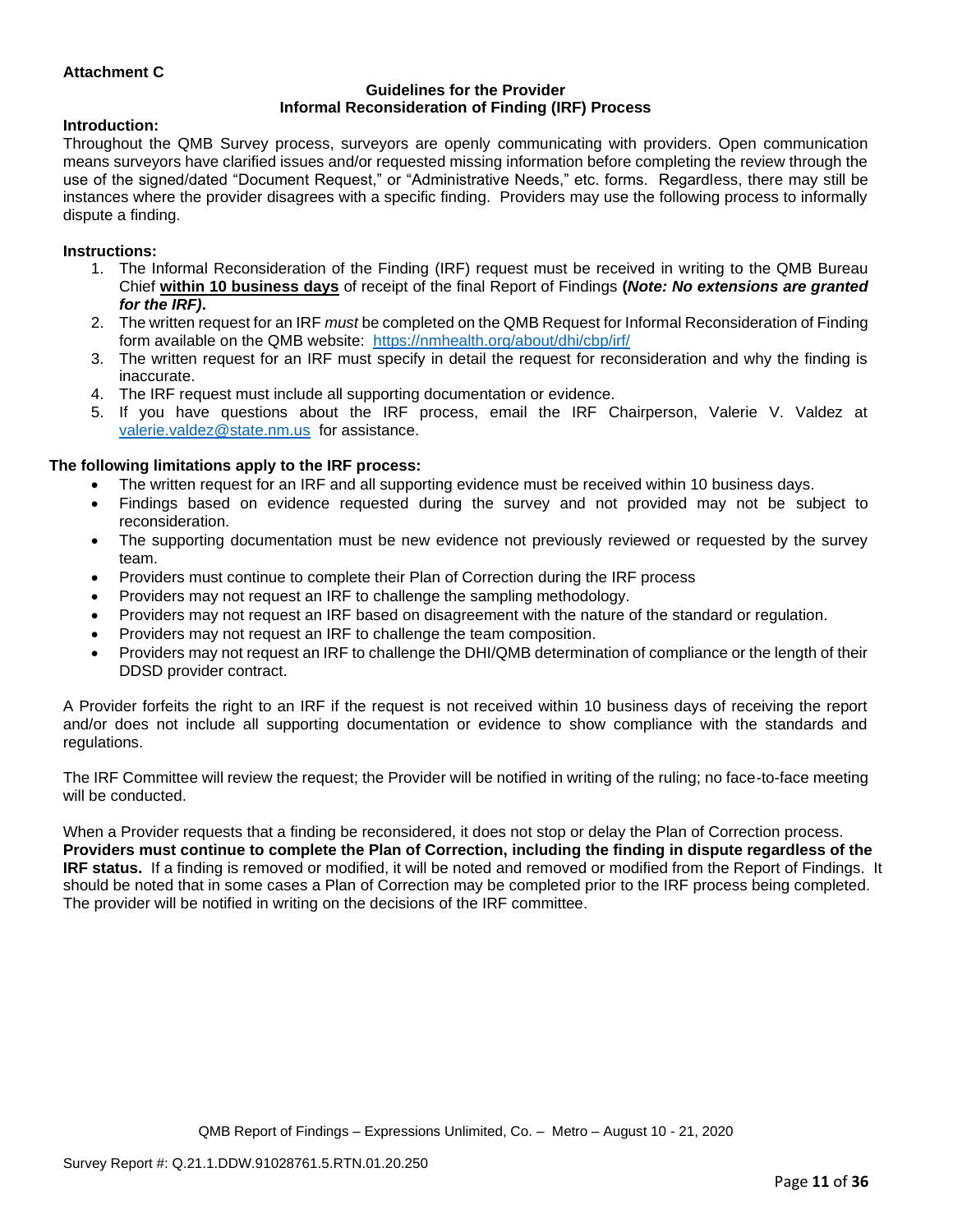## **QMB Determinations of Compliance**

### **Compliance:**

The QMB determination of *Compliance* indicates that a provider has either no deficiencies found during a survey or that no deficiencies at the Condition of Participation Level were found. The agency has obtained a level of compliance such that there is a minimal potential for harm to individuals' health and safety. To qualify for a determination of *Compliance*, the provider must have received no Conditions of Participation Level Deficiencies and have a minimal number of Individuals on the sample affected by the findings indicated in the Standards Level Tags.

### **Partial-Compliance with Standard Level Tags:**

The QMB determination of *Partial-Compliance with Standard Level Tags* indicates that a provider is in compliance with all Condition of Participation Level deficiencies but is out of compliance with a certain percentage of Standard Level deficiencies. This partial-compliance, if not corrected, may result in a negative outcome or the potential for more than minimal harm to individuals' health and safety. There are two ways to receive a determination of Partial Compliance with Standard Level Tags:

- 1. Your Report of Findings includes 16 or fewer Standards Level Tags with between 75% and 100% of the survey sample affected in any tag.
- 2. Your Report of Findings includes 17 or more Standard Level Tags with between 50% to 74% of the survey sample affected in any tag.

## **Partial-Compliance with Standard Level Tags and Condition of Participation Level Tags:**

The QMB determination of *Partial-Compliance with Standard Level Tags and Condition of Participation Level Tags*  indicates that a provider is out of compliance with one to five  $(1 - 5)$  Condition of Participation Level Tags. This partial-compliance, if not corrected, may result in a serious negative outcome or the potential for more than minimal harm to individuals' health and safety.

### **Non-Compliance:**

The QMB determination of *Non-Compliance* indicates a provider is significantly out of compliance with both Standard Level deficiencies and Conditions of Participation level deficiencies. This non-compliance, if not corrected, may result in a serious negative outcome or the potential for more than minimal harm to individuals' health and safety. There are three ways an agency can receive a determination of Non-Compliance:

- 1. Your Report of Findings includes 17 or more total Tags with 0 to 5 Condition of Participation Level Tags with 75% to 100% of the survey sample affected in any Condition of Participation Level tag.
- 2. Your Report of Findings includes any amount of Standard Level Tags with 6 or more Condition of Participation Level Tags.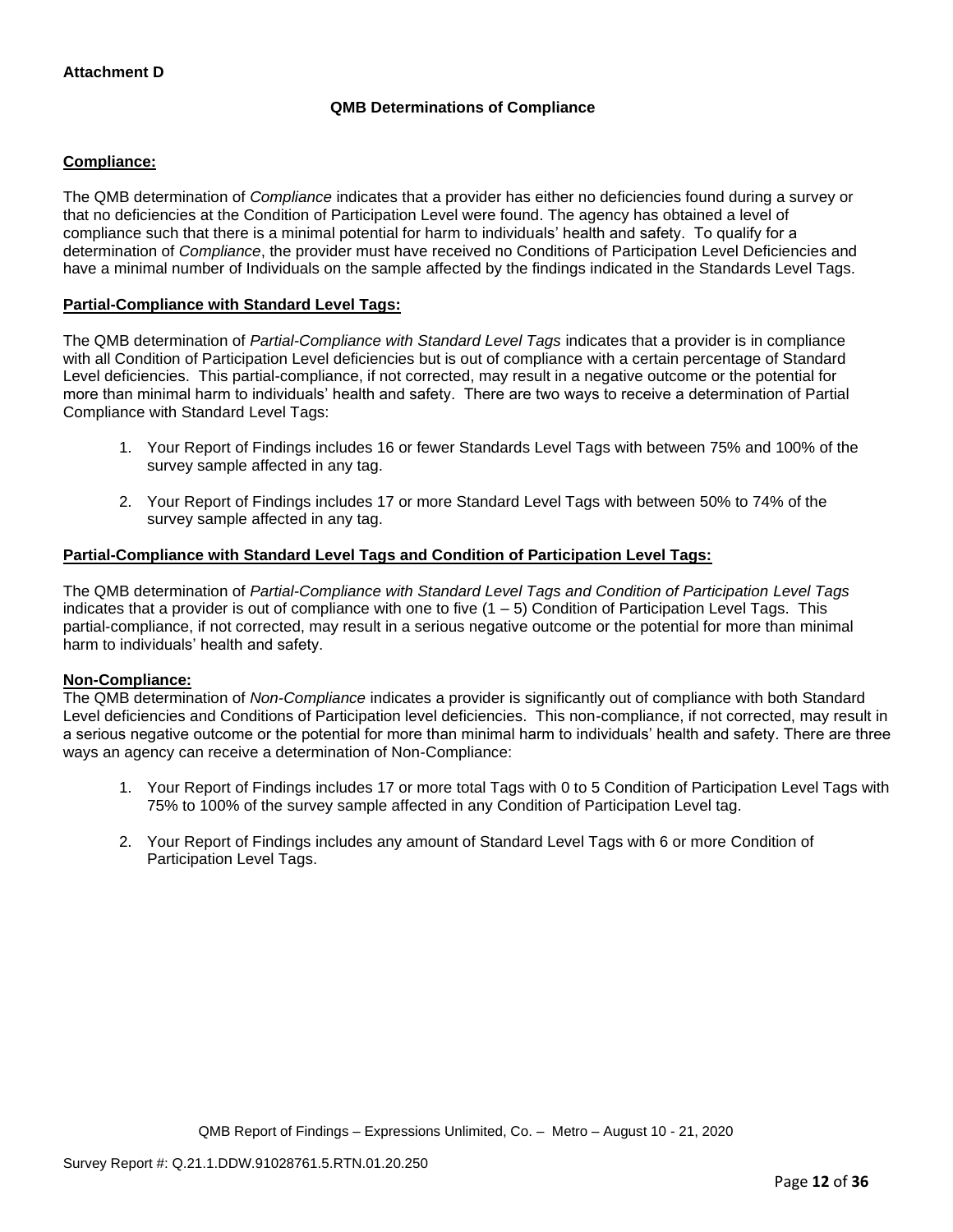| Compliance                                                                                                 | <b>Weighting</b>                                                                                                              |                                                                                                                                 |                                                                                                                          |                                                                                                                        |                                                                                                                                |                                                                                                                             |                                                                                                               |
|------------------------------------------------------------------------------------------------------------|-------------------------------------------------------------------------------------------------------------------------------|---------------------------------------------------------------------------------------------------------------------------------|--------------------------------------------------------------------------------------------------------------------------|------------------------------------------------------------------------------------------------------------------------|--------------------------------------------------------------------------------------------------------------------------------|-----------------------------------------------------------------------------------------------------------------------------|---------------------------------------------------------------------------------------------------------------|
| <b>Determination</b>                                                                                       |                                                                                                                               | LOW                                                                                                                             |                                                                                                                          | <b>MEDIUM</b>                                                                                                          |                                                                                                                                |                                                                                                                             | <b>HIGH</b>                                                                                                   |
| <b>Total Tags:</b>                                                                                         | up to 16                                                                                                                      | 17 or more                                                                                                                      | up to 16                                                                                                                 | 17 or more                                                                                                             | <b>Any Amount</b>                                                                                                              | 17 or more                                                                                                                  | <b>Any Amount</b>                                                                                             |
|                                                                                                            | and                                                                                                                           | and                                                                                                                             | and                                                                                                                      | and                                                                                                                    | And/or                                                                                                                         | and                                                                                                                         | And/or                                                                                                        |
| COP Level Tags:                                                                                            | 0 COP                                                                                                                         | 0 COP                                                                                                                           | 0 COP                                                                                                                    | 0 COP                                                                                                                  | 1 to 5 COP                                                                                                                     | 0 to 5 CoPs                                                                                                                 | 6 or more COP                                                                                                 |
|                                                                                                            | and                                                                                                                           | and                                                                                                                             | and                                                                                                                      | and                                                                                                                    |                                                                                                                                | and                                                                                                                         |                                                                                                               |
| Sample Affected:                                                                                           | 0 to 74%                                                                                                                      | 0 to 49%                                                                                                                        | 75 to 100%                                                                                                               | 50 to 74%                                                                                                              |                                                                                                                                | 75 to 100%                                                                                                                  |                                                                                                               |
| "Non-Compliance"                                                                                           |                                                                                                                               |                                                                                                                                 |                                                                                                                          |                                                                                                                        |                                                                                                                                | 17 or more<br><b>Total Tags with</b><br>75 to 100% of<br>the Individuals<br>in the sample<br>cited in any CoP<br>Level tag. | Any Amount of<br><b>Standard Level</b><br>Tags and 6 or<br>more Conditions<br>of Participation<br>Level Tags. |
| "Partial Compliance<br>with Standard Level<br>tags and Condition of<br><b>Participation Level</b><br>Tags" |                                                                                                                               |                                                                                                                                 |                                                                                                                          |                                                                                                                        | <b>Any Amount</b><br><b>Standard Level</b><br>Tags, plus 1 to 5<br><b>Conditions of</b><br><b>Participation Level</b><br>tags. |                                                                                                                             |                                                                                                               |
| "Partial Compliance<br>with Standard Level<br>tags"                                                        |                                                                                                                               |                                                                                                                                 | up to 16<br><b>Standard Level</b><br>Tags with 75 to<br>100% of the<br>individuals in<br>the sample cited<br>in any tag. | 17 or more<br><b>Standard Level</b><br>Tags with 50 to<br>74% of the<br>individuals in<br>the sample cited<br>any tag. |                                                                                                                                |                                                                                                                             |                                                                                                               |
| "Compliance"                                                                                               | Up to 16<br><b>Standard Level</b><br>Tags with 0 to<br><b>74% of the</b><br>individuals in<br>the sample<br>cited in any tag. | 17 or more<br><b>Standard Level</b><br>Tags with 0 to<br><b>49% of the</b><br>individuals in<br>the sample cited<br>in any tag. |                                                                                                                          |                                                                                                                        |                                                                                                                                |                                                                                                                             |                                                                                                               |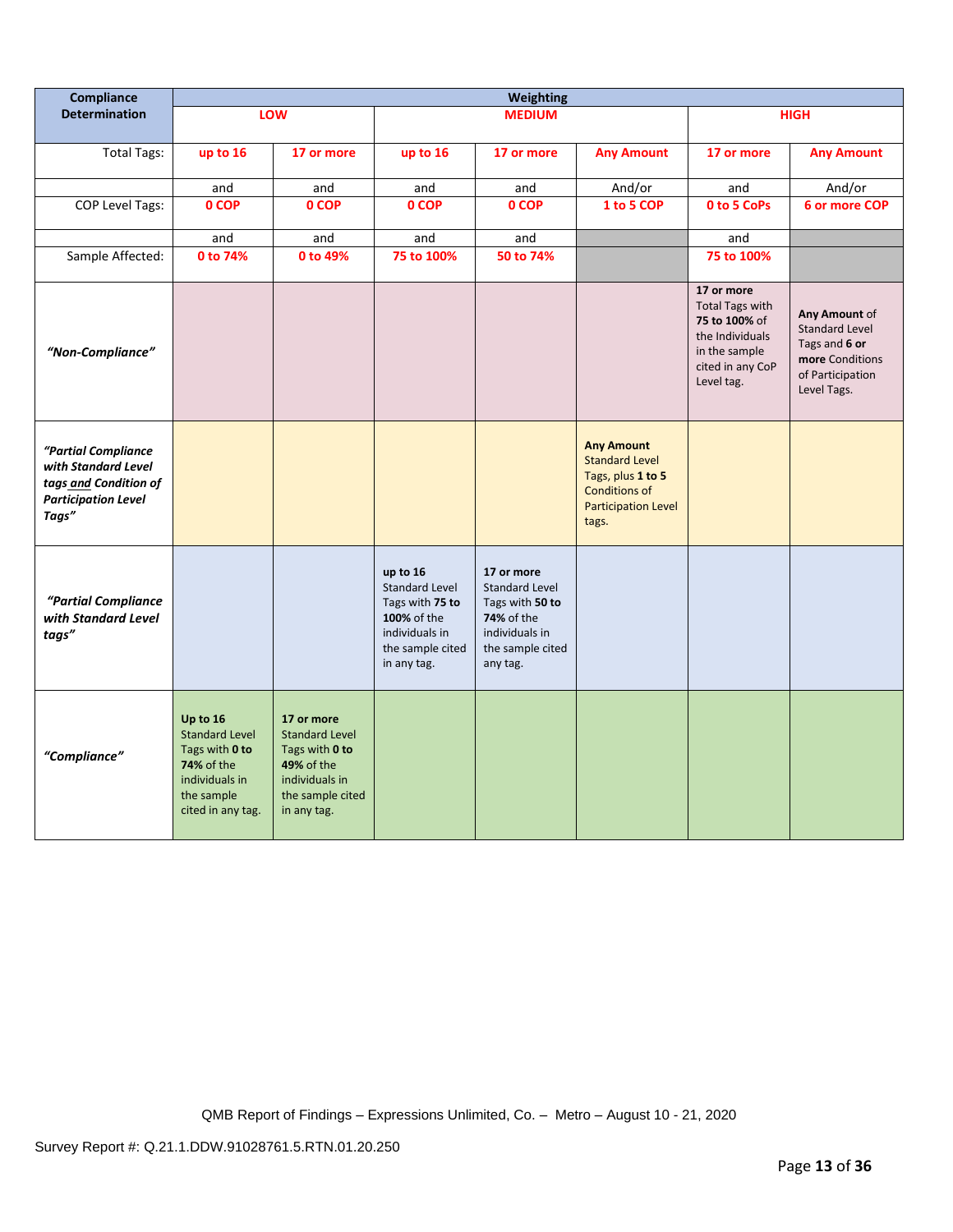### **Agency: Expressions Unlimited Co. - Metro Region** Program: Developmental Disabilities Waiver<br>Service: 2018: Supported Living, Customize 2018: Supported Living, Customized Community Supports Routine Survey Type:<br>Survey Date: **Survey Date: August 10 - 21, 2020**

| <b>Standard of Care</b>                                                                                                                                                                                                                                                                                                                                                                                                                                                                                                                                                                                                                                                                                                                                                                                                                                                                                                                                                                                                                                                                                                                                                                    | <b>Deficiencies</b>                                                                                                                                                                                                                                                                                                                                                                                                                                                                                                                                                                     | Agency Plan of Correction, On-going QA/QI<br>and Responsible Party                                                                                                                                                                                                                                                                                                                                                                                                                                                                                                                                                       | <b>Completion</b><br><b>Date</b> |  |
|--------------------------------------------------------------------------------------------------------------------------------------------------------------------------------------------------------------------------------------------------------------------------------------------------------------------------------------------------------------------------------------------------------------------------------------------------------------------------------------------------------------------------------------------------------------------------------------------------------------------------------------------------------------------------------------------------------------------------------------------------------------------------------------------------------------------------------------------------------------------------------------------------------------------------------------------------------------------------------------------------------------------------------------------------------------------------------------------------------------------------------------------------------------------------------------------|-----------------------------------------------------------------------------------------------------------------------------------------------------------------------------------------------------------------------------------------------------------------------------------------------------------------------------------------------------------------------------------------------------------------------------------------------------------------------------------------------------------------------------------------------------------------------------------------|--------------------------------------------------------------------------------------------------------------------------------------------------------------------------------------------------------------------------------------------------------------------------------------------------------------------------------------------------------------------------------------------------------------------------------------------------------------------------------------------------------------------------------------------------------------------------------------------------------------------------|----------------------------------|--|
| Service Domain: Qualified Providers - The State monitors non-licensed/non-certified providers to assure adherence to waiver requirements. The State                                                                                                                                                                                                                                                                                                                                                                                                                                                                                                                                                                                                                                                                                                                                                                                                                                                                                                                                                                                                                                        |                                                                                                                                                                                                                                                                                                                                                                                                                                                                                                                                                                                         |                                                                                                                                                                                                                                                                                                                                                                                                                                                                                                                                                                                                                          |                                  |  |
|                                                                                                                                                                                                                                                                                                                                                                                                                                                                                                                                                                                                                                                                                                                                                                                                                                                                                                                                                                                                                                                                                                                                                                                            |                                                                                                                                                                                                                                                                                                                                                                                                                                                                                                                                                                                         | implements its policies and procedures for verifying that provider training is conducted in accordance with State requirements and the approved waiver.                                                                                                                                                                                                                                                                                                                                                                                                                                                                  |                                  |  |
| Tag #1A43.1 General Events Reporting:                                                                                                                                                                                                                                                                                                                                                                                                                                                                                                                                                                                                                                                                                                                                                                                                                                                                                                                                                                                                                                                                                                                                                      | <b>Standard Level Deficiency</b>                                                                                                                                                                                                                                                                                                                                                                                                                                                                                                                                                        |                                                                                                                                                                                                                                                                                                                                                                                                                                                                                                                                                                                                                          |                                  |  |
| <b>Individual Reporting</b>                                                                                                                                                                                                                                                                                                                                                                                                                                                                                                                                                                                                                                                                                                                                                                                                                                                                                                                                                                                                                                                                                                                                                                |                                                                                                                                                                                                                                                                                                                                                                                                                                                                                                                                                                                         |                                                                                                                                                                                                                                                                                                                                                                                                                                                                                                                                                                                                                          |                                  |  |
| Developmental Disabilities (DD) Waiver<br>Service Standards 2/26/2018; Re-Issue:<br>12/28/2018; Eff 1/1/2019<br><b>Chapter 19: Provider Reporting</b><br><b>Requirements: 19.2 General Events</b><br>Reporting (GER): The purpose of General<br>Events Reporting (GER) is to report, track and<br>analyze events, which pose a risk to adults in<br>the DD Waiver program, but do not meet<br>criteria for ANE or other reportable incidents as<br>defined by the IMB. Analysis of GER is<br>intended to identify emerging patterns so that<br>preventative action can be taken at the<br>individual, Provider Agency, regional and<br>statewide level. On a quarterly and annual<br>basis, DDSD analyzes GER data at the<br>provider, regional and statewide levels to<br>identify any patterns that warrant intervention.<br>Provider Agency use of GER in Therap is<br>required as follows:<br>1. DD Waiver Provider Agencies<br>approved to provide Customized In-<br>Home Supports, Family Living, IMLS,<br>Supported Living, Customized<br><b>Community Supports, Community</b><br>Integrated Employment, Adult Nursing<br>and Case Management must use GER in<br>the Therap system. | Based on record review, the Agency did not<br>follow the General Events Reporting<br>requirements as indicated by the policy for 1 of<br>8 individuals.<br>The following General Events Reporting<br>records contained evidence that indicated<br>the General Events Report was not entered<br>and / or approved within 2 business days:<br>Individual #7<br>• General Events Report (GER) indicates on<br>1/15/2020 the Individual had an episode of<br>self-injurious behavior of headbanging and<br>knuckle biting that let to bleeding. (Injury).<br>GER was approved on 1/20/2020. | Provider:<br><b>State your Plan of Correction for the</b><br>deficiencies cited in this tag here (How is the<br>deficiency going to be corrected? This can be<br>specific to each deficiency cited or if possible an<br>overall correction?): $\rightarrow$<br><b>Provider:</b><br><b>Enter your ongoing Quality</b><br><b>Assurance/Quality Improvement</b><br>processes as it related to this tag number<br>here (What is going to be done? How many<br>individuals is this going to affect? How often will<br>this be completed? Who is responsible? What<br>steps will be taken if issues are found?): $\rightarrow$ |                                  |  |
| <b>DD Waiver Provider Agencies</b><br>referenced above are responsible for entering                                                                                                                                                                                                                                                                                                                                                                                                                                                                                                                                                                                                                                                                                                                                                                                                                                                                                                                                                                                                                                                                                                        |                                                                                                                                                                                                                                                                                                                                                                                                                                                                                                                                                                                         |                                                                                                                                                                                                                                                                                                                                                                                                                                                                                                                                                                                                                          |                                  |  |
|                                                                                                                                                                                                                                                                                                                                                                                                                                                                                                                                                                                                                                                                                                                                                                                                                                                                                                                                                                                                                                                                                                                                                                                            |                                                                                                                                                                                                                                                                                                                                                                                                                                                                                                                                                                                         |                                                                                                                                                                                                                                                                                                                                                                                                                                                                                                                                                                                                                          |                                  |  |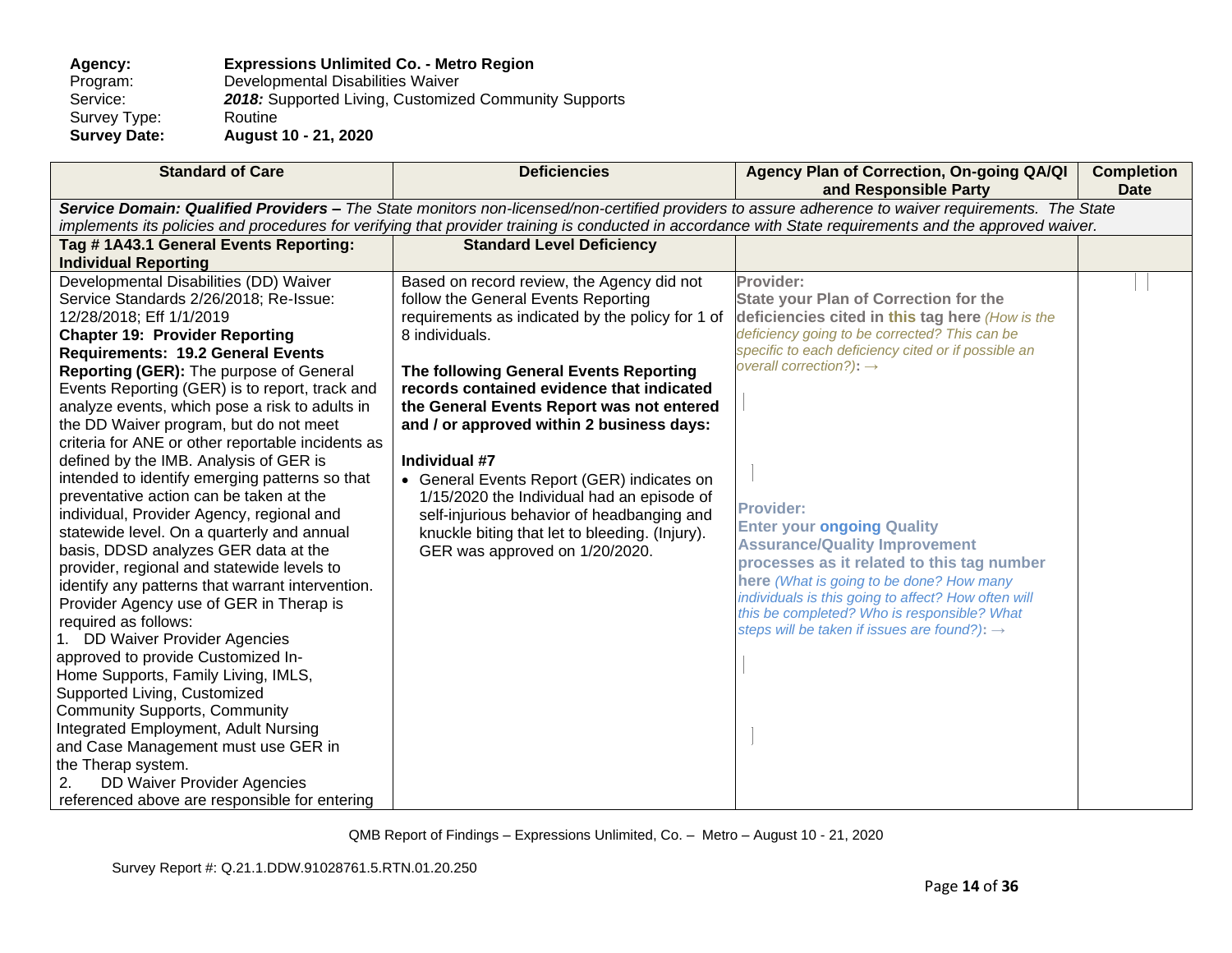| specified information into the GER section of                                |  |  |
|------------------------------------------------------------------------------|--|--|
| the secure website operated under contract by                                |  |  |
| Therap according to the GER Reporting                                        |  |  |
| Requirements in Appendix B GER                                               |  |  |
| Requirements.                                                                |  |  |
| 3.<br>At the Provider Agency's discretion                                    |  |  |
| additional events, which are not required by                                 |  |  |
| DDSD, may also be tracked within the GER                                     |  |  |
| section of Therap.                                                           |  |  |
| GER does not replace a Provider<br>4.                                        |  |  |
| Agency's obligations to report ANE or other                                  |  |  |
| reportable incidents as described in Chapter                                 |  |  |
| 18: Incident Management System.<br>5.<br>GER does not replace a Provider     |  |  |
| Agency's obligations related to healthcare                                   |  |  |
| coordination, modifications to the ISP, or any                               |  |  |
| other risk management and QI activities.                                     |  |  |
|                                                                              |  |  |
| <b>Appendix B GER Requirements: DDSD is</b>                                  |  |  |
| pleased to introduce the revised General                                     |  |  |
| Events Reporting (GER), requirements. There                                  |  |  |
| are two important changes related to                                         |  |  |
| medication error reporting:                                                  |  |  |
| 1. Effective immediately, DDSD requires ALL                                  |  |  |
| medication errors be entered into Therap                                     |  |  |
| GER with the exception of those required to                                  |  |  |
| be reported to Division of Health<br>Improvement-Incident Management Bureau. |  |  |
| 2. No alternative methods for reporting are                                  |  |  |
| permitted.                                                                   |  |  |
| The following events need to be reported in                                  |  |  |
| the Therap GER:                                                              |  |  |
| • Emergency Room/Urgent Care/Emergency                                       |  |  |
| <b>Medical Services</b>                                                      |  |  |
| • Falls Without Injury                                                       |  |  |
| • Injury (including Falls, Choking, Skin<br>Breakdown and Infection)         |  |  |
| • Law Enforcement Use                                                        |  |  |
| • Medication Errors                                                          |  |  |
| • Medication Documentation Errors                                            |  |  |
| • Missing Person/Elopement                                                   |  |  |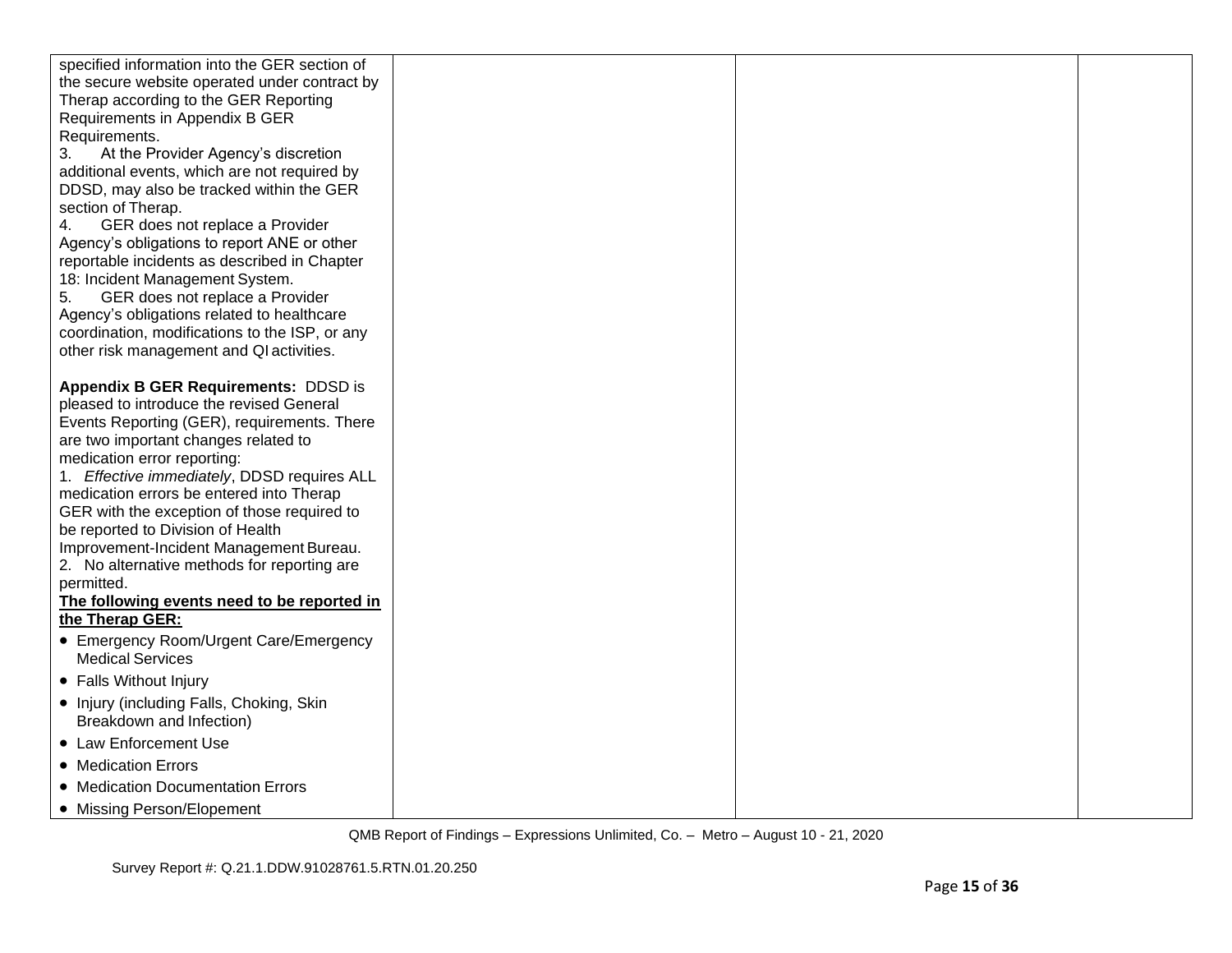| • Out of Home Placement- Medical:<br>Hospitalization, Long Term Care, Skilled<br>Nursing or Rehabilitation Facility Admission<br>• PRN Psychotropic Medication |  |  |
|----------------------------------------------------------------------------------------------------------------------------------------------------------------|--|--|
| • Restraint Related to Behavior                                                                                                                                |  |  |
| • Suicide Attempt or Threat                                                                                                                                    |  |  |
| <b>Entry Guidance: Provider Agencies must</b>                                                                                                                  |  |  |
| complete the following sections of the GER                                                                                                                     |  |  |
| with detailed information: profile information,                                                                                                                |  |  |
| event information, other event information,                                                                                                                    |  |  |
| general information, notification, actions                                                                                                                     |  |  |
| taken or planned, and the review follow up                                                                                                                     |  |  |
| comments section. Please attach any<br>pertinent external documents such as                                                                                    |  |  |
| discharge summary, medical consultation                                                                                                                        |  |  |
| form, etc. Provider Agencies must enter and                                                                                                                    |  |  |
| approve GERs within 2 business days with                                                                                                                       |  |  |
| the exception of Medication Errors which                                                                                                                       |  |  |
| must be entered into GER on at least a                                                                                                                         |  |  |
| monthly basis.                                                                                                                                                 |  |  |
|                                                                                                                                                                |  |  |
|                                                                                                                                                                |  |  |
|                                                                                                                                                                |  |  |
|                                                                                                                                                                |  |  |
|                                                                                                                                                                |  |  |
|                                                                                                                                                                |  |  |
|                                                                                                                                                                |  |  |
|                                                                                                                                                                |  |  |
|                                                                                                                                                                |  |  |
|                                                                                                                                                                |  |  |
|                                                                                                                                                                |  |  |
|                                                                                                                                                                |  |  |
|                                                                                                                                                                |  |  |
|                                                                                                                                                                |  |  |
|                                                                                                                                                                |  |  |
|                                                                                                                                                                |  |  |
|                                                                                                                                                                |  |  |
|                                                                                                                                                                |  |  |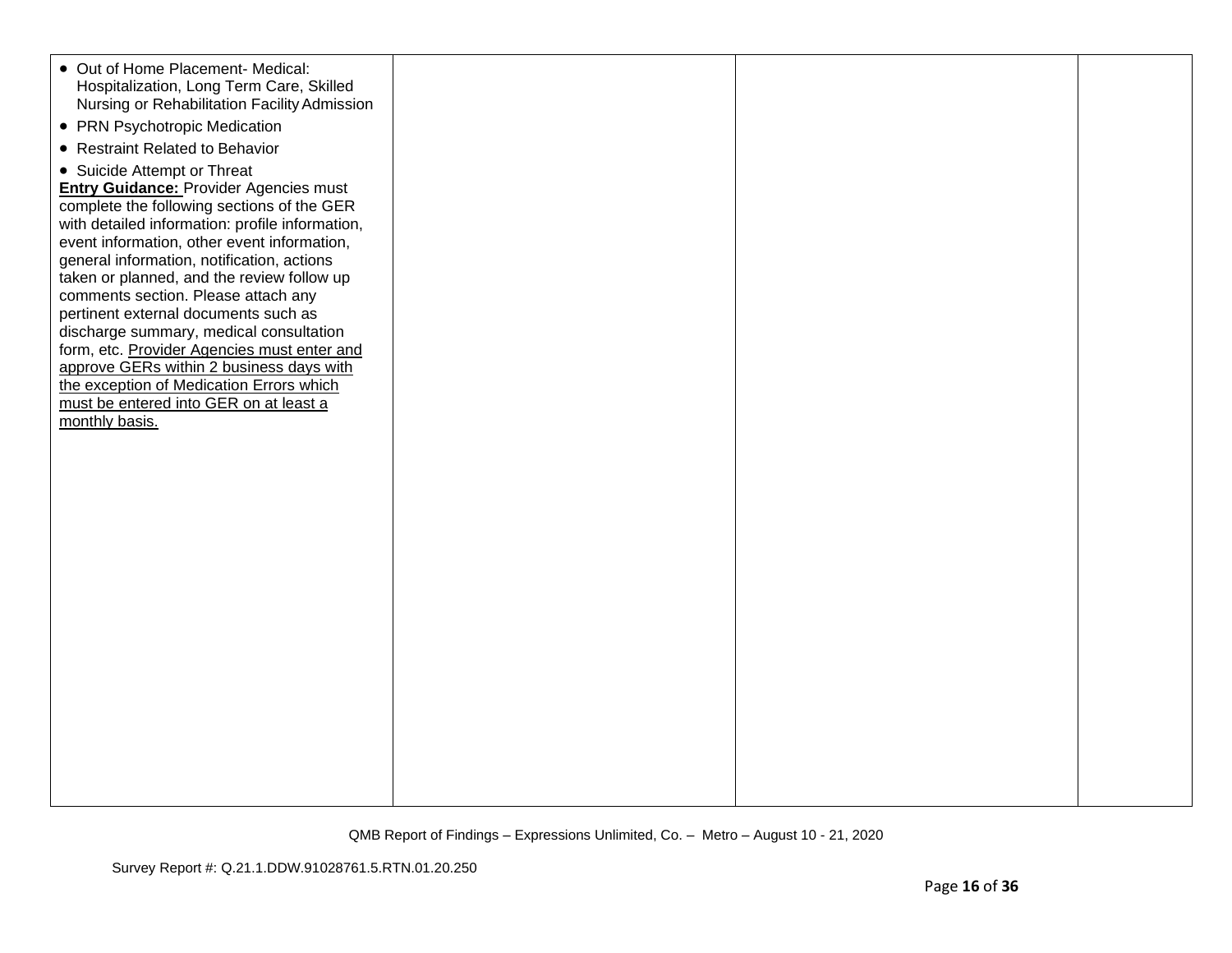| and Responsible Party                                                                                                                                                                  | Agency Plan of Correction, On-going QA/QI | <b>Completion</b><br><b>Date</b> |  |  |
|----------------------------------------------------------------------------------------------------------------------------------------------------------------------------------------|-------------------------------------------|----------------------------------|--|--|
| Service Domain: Health and Welfare - The state, on an ongoing basis, identifies, addresses and seeks to prevent occurrences of abuse, neglect and                                      |                                           |                                  |  |  |
| exploitation. Individuals shall be afforded their basic human rights. The provider supports individuals to access needed healthcare services in a timely manner.                       |                                           |                                  |  |  |
| Tag #1A09 Medication Delivery Routine<br><b>Standard Level Deficiency</b>                                                                                                              |                                           |                                  |  |  |
| <b>Medication Administration</b>                                                                                                                                                       |                                           |                                  |  |  |
| Developmental Disabilities (DD) Waiver<br>Medication Administration Records (MAR)<br>Provider:<br>were reviewed for the months of July 2020.<br>Service Standards 2/26/2018; Re-Issue: |                                           |                                  |  |  |
| <b>State your Plan of Correction for the</b><br>deficiencies cited in this tag here (How is the<br>12/28/2018; Eff 1/1/2019                                                            |                                           |                                  |  |  |
| deficiency going to be corrected? This can be<br><b>Chapter 20: Provider Documentation and</b><br>Based on record review, 1 of 8 individuals had                                       |                                           |                                  |  |  |
| specific to each deficiency cited or if possible an<br><b>Client Records 20.6 Medication</b><br>Medication Administration Records (MAR),                                               |                                           |                                  |  |  |
| overall correction?): $\rightarrow$<br>which contained missing medications entries<br><b>Administration Record (MAR):</b> A current                                                    |                                           |                                  |  |  |
| Medication Administration Record (MAR) must<br>and/or other errors:                                                                                                                    |                                           |                                  |  |  |
| be maintained in all settings where                                                                                                                                                    |                                           |                                  |  |  |
| Individual #8<br>medications or treatments are delivered.                                                                                                                              |                                           |                                  |  |  |
| Family Living Providers may opt not to use<br><b>July 2020</b>                                                                                                                         |                                           |                                  |  |  |
| MARs if they are the sole provider who                                                                                                                                                 |                                           |                                  |  |  |
| supports the person with medications or<br>Medication Administration Records contain<br>treatments. However, if there are services<br>the following medications. No Physician's        |                                           |                                  |  |  |
| <b>Provider:</b><br>provided by unrelated DSP, ANS for<br>Orders were found for the following                                                                                          |                                           |                                  |  |  |
| <b>Enter your ongoing Quality</b><br>Medication Oversight must be budgeted, and a<br>medications:                                                                                      |                                           |                                  |  |  |
| <b>Assurance/Quality Improvement</b><br>MAR must be created and used by the DSP.<br>• OTC Nasal Spray, 2 sprays in each nostril                                                        |                                           |                                  |  |  |
| processes as it related to this tag number<br>Primary and Secondary Provider Agencies are<br>(2 times daily)                                                                           |                                           |                                  |  |  |
| here (What is going to be done? How many<br>responsible for:                                                                                                                           |                                           |                                  |  |  |
| individuals is this going to affect? How often will<br>1. Creating and maintaining either an<br>this be completed? Who is responsible? What                                            |                                           |                                  |  |  |
| electronic or paper MAR in their service<br>steps will be taken if issues are found?): $\rightarrow$                                                                                   |                                           |                                  |  |  |
| setting. Provider Agencies may use the                                                                                                                                                 |                                           |                                  |  |  |
| MAR in Therap, but are not mandated<br>to do so.                                                                                                                                       |                                           |                                  |  |  |
| 2. Continually communicating any                                                                                                                                                       |                                           |                                  |  |  |
| changes about medications and                                                                                                                                                          |                                           |                                  |  |  |
| treatments between Provider Agencies to                                                                                                                                                |                                           |                                  |  |  |
| assure health and safety.                                                                                                                                                              |                                           |                                  |  |  |
| 7. Including the following on the MAR:                                                                                                                                                 |                                           |                                  |  |  |
| a. The name of the person, a                                                                                                                                                           |                                           |                                  |  |  |
| transcription of the physician's or                                                                                                                                                    |                                           |                                  |  |  |
| licensed health care provider's orders                                                                                                                                                 |                                           |                                  |  |  |
| including the brand and generic<br>names for all ordered routine and PRN                                                                                                               |                                           |                                  |  |  |
| medications or treatments, and the                                                                                                                                                     |                                           |                                  |  |  |
| diagnoses for which the medications                                                                                                                                                    |                                           |                                  |  |  |
| or treatments are prescribed;                                                                                                                                                          |                                           |                                  |  |  |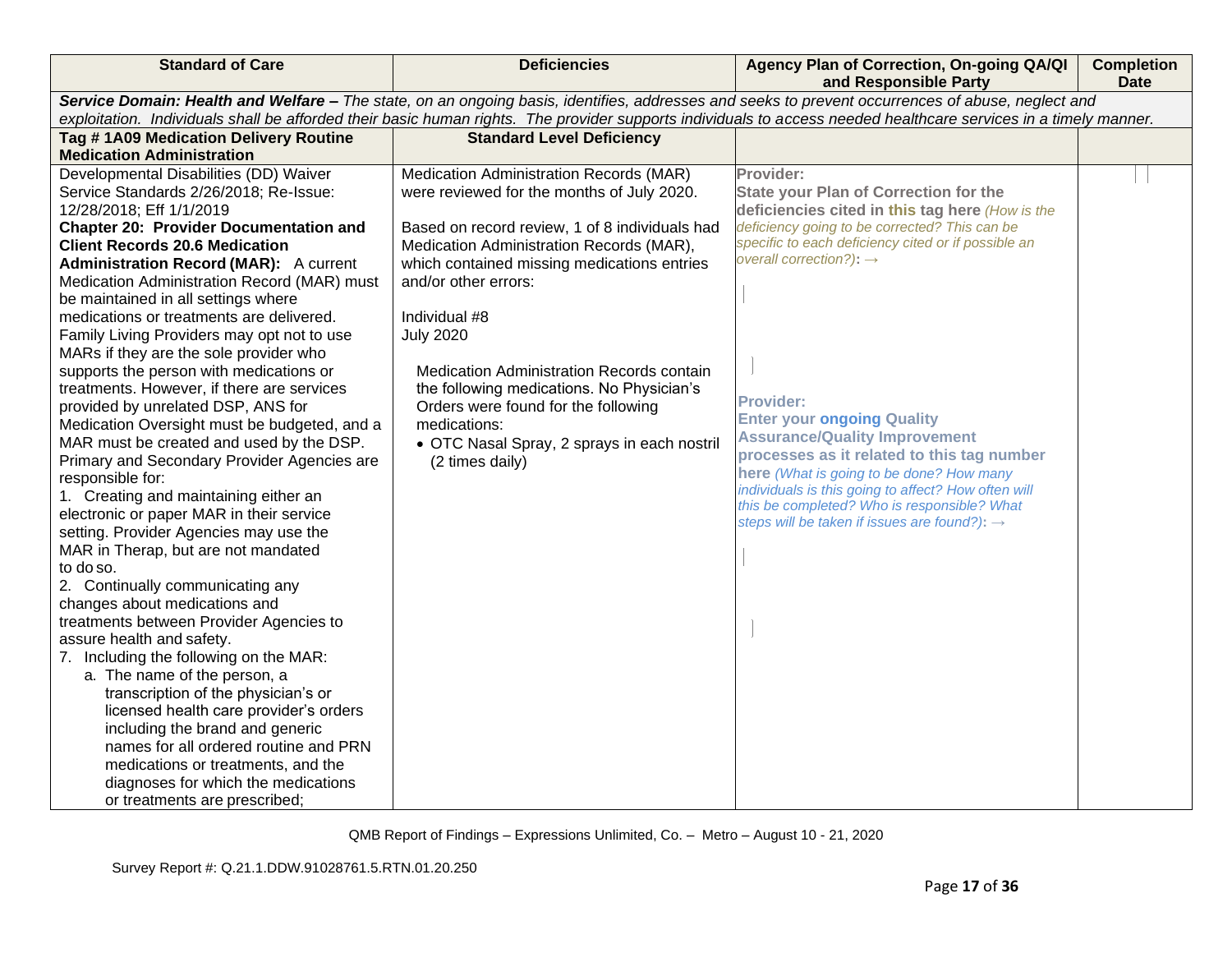| b. The prescribed dosage, frequency        |  |  |
|--------------------------------------------|--|--|
| and method or route of administration;     |  |  |
| times and dates of administration for      |  |  |
| all ordered routine or PRN                 |  |  |
| prescriptions or treatments; over the      |  |  |
| counter (OTC) or "comfort"                 |  |  |
| medications or treatments and all self-    |  |  |
| selected herbal or vitamin therapy;        |  |  |
| c. Documentation of all time limited or    |  |  |
| discontinued medications or treatments;    |  |  |
| d. The initials of the individual          |  |  |
| administering or assisting with the        |  |  |
| medication delivery and a signature        |  |  |
| page or electronic record that             |  |  |
| designates the full name                   |  |  |
| corresponding to the initials;             |  |  |
| e. Documentation of refused, missed, or    |  |  |
| held medications or treatments;            |  |  |
| f. Documentation of any allergic           |  |  |
| reaction that occurred due to              |  |  |
| medication or treatments; and              |  |  |
| g. For PRN medications or treatments:      |  |  |
| i. instructions for the use of the PRN     |  |  |
| medication or treatment which must         |  |  |
| include observable signs/symptoms or       |  |  |
| circumstances in which the                 |  |  |
| medication or treatment is to be used      |  |  |
| and the number of doses that may be        |  |  |
| used in a 24-hour period;                  |  |  |
| ii. clear documentation that the           |  |  |
| DSP contacted the agency nurse             |  |  |
| prior to assisting with the                |  |  |
| medication or treatment, unless            |  |  |
| the DSP is a Family Living                 |  |  |
| Provider related by affinity of            |  |  |
| consanguinity; and                         |  |  |
| iii. documentation of the                  |  |  |
| effectiveness of the PRN                   |  |  |
| medication or treatment.                   |  |  |
|                                            |  |  |
| <b>Chapter 10 Living Care Arrangements</b> |  |  |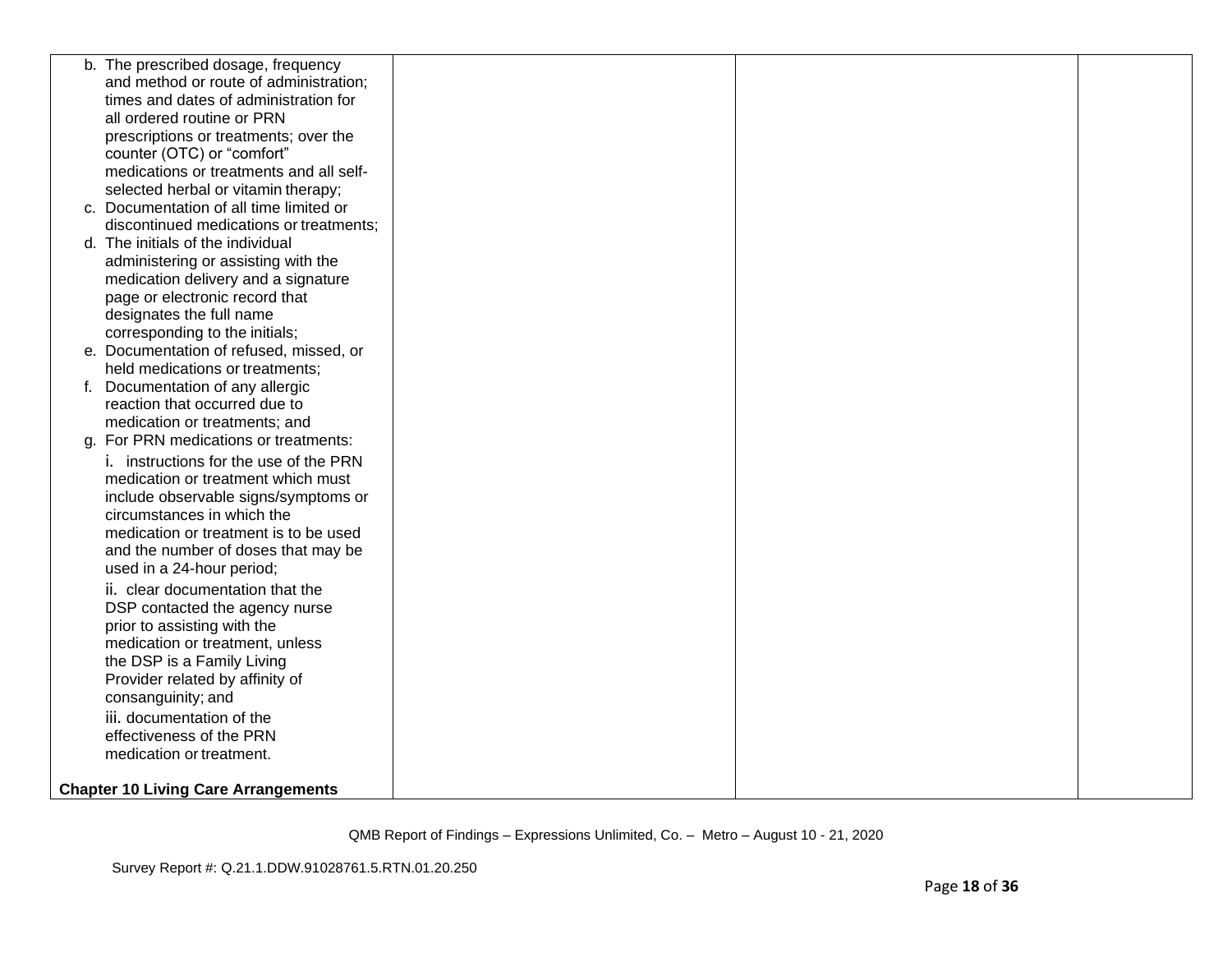| 10.3.4 Medication Assessment and<br>Delivery:<br>Living Supports Provider Agencies must<br>support and comply with:<br>1. the processes identified in the DDSD<br>AWMD training;<br>2. the nursing and DSP functions<br>identified in the Chapter 13.3 Part 2- Adult<br><b>Nursing Services;</b><br>3. all Board of Pharmacy regulations as noted<br>in Chapter 16.5 Board of Pharmacy; and<br>4. documentation requirements in a<br><b>Medication Administration Record</b><br>(MAR) as described in Chapter 20.6 |  |  |
|--------------------------------------------------------------------------------------------------------------------------------------------------------------------------------------------------------------------------------------------------------------------------------------------------------------------------------------------------------------------------------------------------------------------------------------------------------------------------------------------------------------------|--|--|
| <b>Medication Administration Record</b><br>$(MAR)$ .                                                                                                                                                                                                                                                                                                                                                                                                                                                               |  |  |
| NMAC 16.19.11.8 MINIMUM STANDARDS:<br>A. MINIMUM STANDARDS FOR THE                                                                                                                                                                                                                                                                                                                                                                                                                                                 |  |  |
| DISTRIBUTION, STORAGE, HANDLING<br>AND RECORD KEEPING OF DRUGS:                                                                                                                                                                                                                                                                                                                                                                                                                                                    |  |  |
| (d) The facility shall have a Medication<br>Administration Record (MAR) documenting                                                                                                                                                                                                                                                                                                                                                                                                                                |  |  |
| medication administered to residents,                                                                                                                                                                                                                                                                                                                                                                                                                                                                              |  |  |
| including over-the-counter medications.<br>This documentation shall include:                                                                                                                                                                                                                                                                                                                                                                                                                                       |  |  |
| Name of resident;<br>(i)                                                                                                                                                                                                                                                                                                                                                                                                                                                                                           |  |  |
| Date given;<br>(ii)                                                                                                                                                                                                                                                                                                                                                                                                                                                                                                |  |  |
| (iii) Drug product name;                                                                                                                                                                                                                                                                                                                                                                                                                                                                                           |  |  |
| Dosage and form;<br>(iv)                                                                                                                                                                                                                                                                                                                                                                                                                                                                                           |  |  |
| Strength of drug;<br>(V)<br>Route of administration;<br>(Vi)                                                                                                                                                                                                                                                                                                                                                                                                                                                       |  |  |
| (vii) How often medication is to be taken;                                                                                                                                                                                                                                                                                                                                                                                                                                                                         |  |  |
| (viii) Time taken and staff initials;                                                                                                                                                                                                                                                                                                                                                                                                                                                                              |  |  |
| (ix) Dates when the medication is                                                                                                                                                                                                                                                                                                                                                                                                                                                                                  |  |  |
| discontinued or changed;                                                                                                                                                                                                                                                                                                                                                                                                                                                                                           |  |  |
| The name and initials of all staff<br>(x)<br>administering medications.                                                                                                                                                                                                                                                                                                                                                                                                                                            |  |  |
|                                                                                                                                                                                                                                                                                                                                                                                                                                                                                                                    |  |  |
| <b>Model Custodial Procedure Manual</b>                                                                                                                                                                                                                                                                                                                                                                                                                                                                            |  |  |
| <b>D. Administration of Drugs</b>                                                                                                                                                                                                                                                                                                                                                                                                                                                                                  |  |  |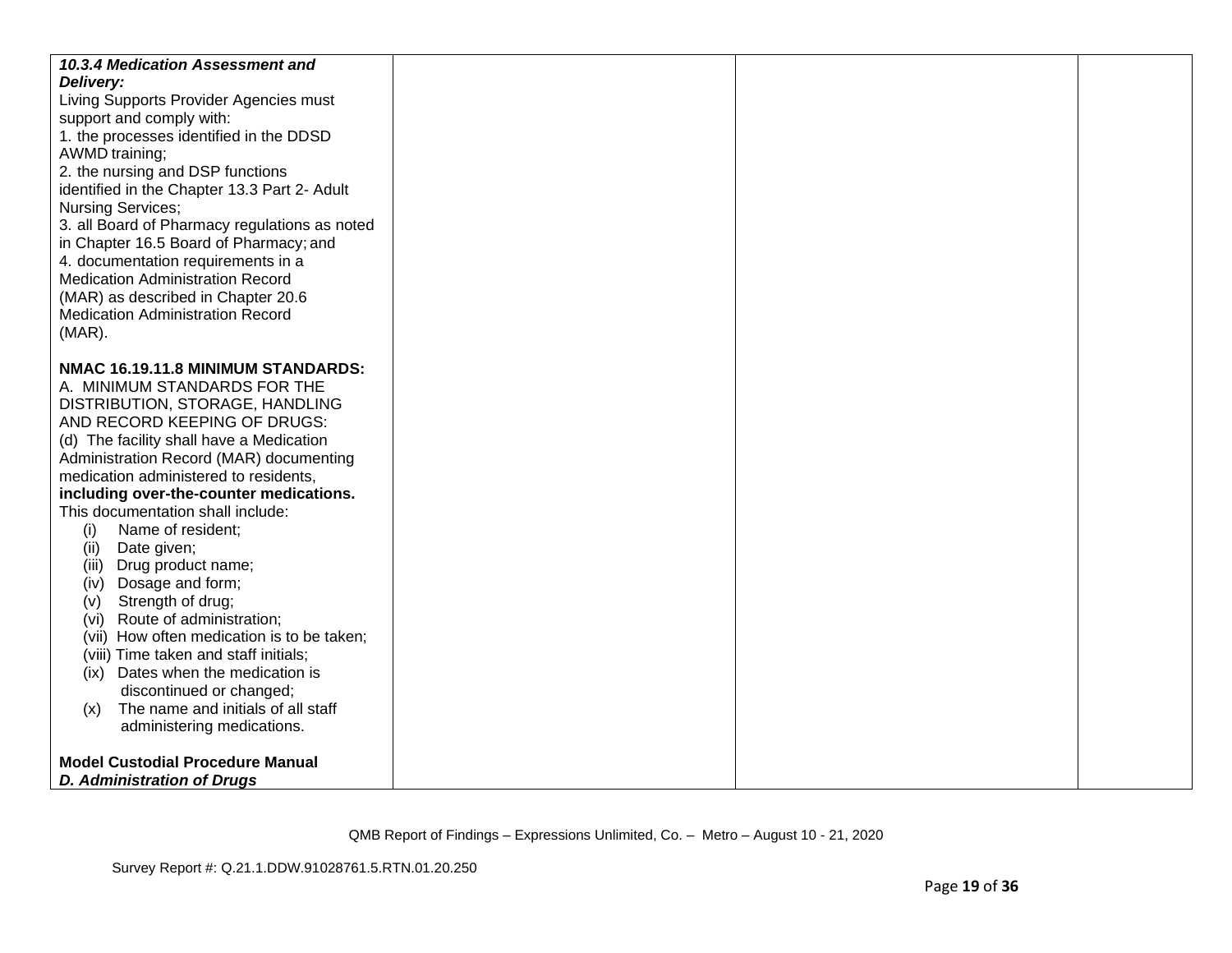| Unless otherwise stated by practitioner,<br>patients will not be allowed to administer their |  |
|----------------------------------------------------------------------------------------------|--|
| own medications.                                                                             |  |
| Document the practitioner's order authorizing                                                |  |
| the self-administration of medications.                                                      |  |
|                                                                                              |  |
| All PRN (As needed) medications shall have                                                   |  |
| complete detail instructions regarding the                                                   |  |
| administering of the medication. This shall                                                  |  |
| include:                                                                                     |  |
| $\triangleright$ symptoms that indicate the use of the                                       |  |
| medication,                                                                                  |  |
| $\triangleright$ exact dosage to be used, and                                                |  |
| $\triangleright$ the exact amount to be used in a 24-                                        |  |
| hour period.                                                                                 |  |
|                                                                                              |  |
|                                                                                              |  |
|                                                                                              |  |
|                                                                                              |  |
|                                                                                              |  |
|                                                                                              |  |
|                                                                                              |  |
|                                                                                              |  |
|                                                                                              |  |
|                                                                                              |  |
|                                                                                              |  |
|                                                                                              |  |
|                                                                                              |  |
|                                                                                              |  |
|                                                                                              |  |
|                                                                                              |  |
|                                                                                              |  |
|                                                                                              |  |
|                                                                                              |  |
|                                                                                              |  |
|                                                                                              |  |
|                                                                                              |  |
|                                                                                              |  |
|                                                                                              |  |
|                                                                                              |  |
|                                                                                              |  |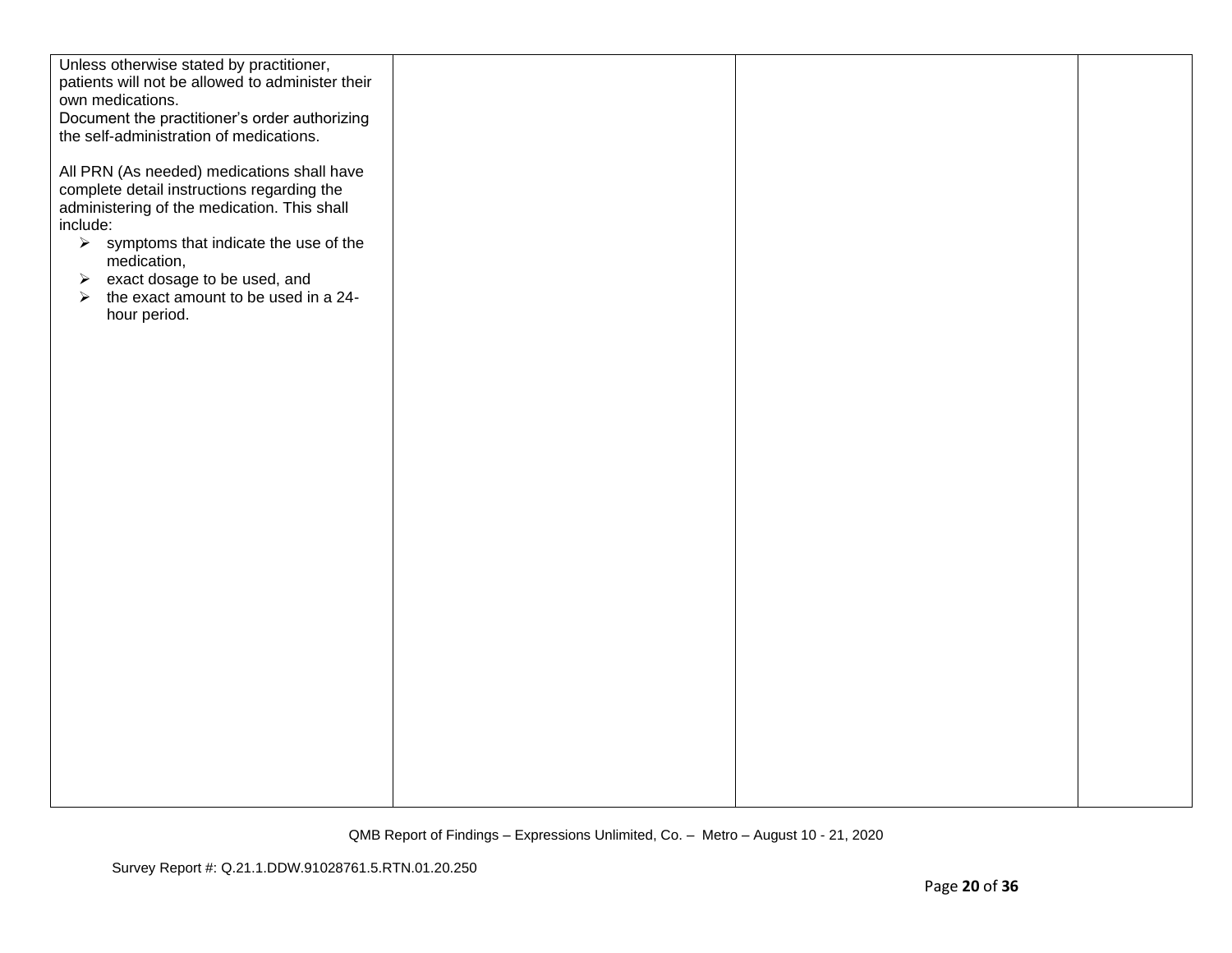| Tag #1A09.1 Medication Delivery PRN                                           | <b>Condition of Participation Level Deficiency</b> |                                                                                    |  |
|-------------------------------------------------------------------------------|----------------------------------------------------|------------------------------------------------------------------------------------|--|
| <b>Medication Administration</b>                                              |                                                    |                                                                                    |  |
| Developmental Disabilities (DD) Waiver                                        | After an analysis of the evidence it has been      | Provider:                                                                          |  |
| Service Standards 2/26/2018; Re-Issue:                                        | determined there is a significant potential for a  | <b>State your Plan of Correction for the</b>                                       |  |
| 12/28/2018; Eff 1/1/2019                                                      | negative outcome to occur.                         | deficiencies cited in this tag here (How is the                                    |  |
| <b>Chapter 20: Provider Documentation and</b>                                 |                                                    | deficiency going to be corrected? This can be                                      |  |
| <b>Client Records 20.6 Medication</b>                                         | Medication Administration Records (MAR)            | specific to each deficiency cited or if possible an                                |  |
| <b>Administration Record (MAR):</b> A current                                 | were reviewed for the months of July 2020.         | overall correction?): $\rightarrow$                                                |  |
| Medication Administration Record (MAR) must                                   |                                                    |                                                                                    |  |
| be maintained in all settings where                                           | Based on record review, 2 of 8 individuals had     |                                                                                    |  |
| medications or treatments are delivered.                                      | <b>PRN Medication Administration Records</b>       |                                                                                    |  |
| Family Living Providers may opt not to use                                    | (MAR), which contained missing elements as         |                                                                                    |  |
| MARs if they are the sole provider who                                        | required by standard:                              |                                                                                    |  |
| supports the person with medications or                                       |                                                    |                                                                                    |  |
| treatments. However, if there are services                                    | Individual #4                                      |                                                                                    |  |
| provided by unrelated DSP, ANS for                                            | <b>July 2020</b>                                   | <b>Provider:</b>                                                                   |  |
| Medication Oversight must be budgeted, and a                                  | No effectiveness was noted on the                  | <b>Enter your ongoing Quality</b>                                                  |  |
| MAR must be created and used by the DSP.                                      | Medication Administration Record for the           | <b>Assurance/Quality Improvement</b><br>processes as it related to this tag number |  |
| Primary and Secondary Provider Agencies are                                   | following PRN medication:                          | here (What is going to be done? How many                                           |  |
| responsible for:                                                              | • Acetaminophen 325mg - PRN - 7/20                 | individuals is this going to affect? How often will                                |  |
| 1. Creating and maintaining either an                                         | (given 1 time).                                    | this be completed? Who is responsible? What                                        |  |
| electronic or paper MAR in their service                                      |                                                    | steps will be taken if issues are found?): $\rightarrow$                           |  |
| setting. Provider Agencies may use the                                        | Individual #8                                      |                                                                                    |  |
| MAR in Therap but are not mandated to                                         | <b>July 2020</b>                                   |                                                                                    |  |
| do so.                                                                        | Medication Administration records contain          |                                                                                    |  |
| 2. Continually communicating any                                              | the following medications. No Physician's          |                                                                                    |  |
| changes about medications and                                                 | Orders were found for the following                |                                                                                    |  |
| treatments between Provider Agencies to                                       | medications:                                       |                                                                                    |  |
| assure health and safety.                                                     | • DOR (Docusate) 100mg (PRN)                       |                                                                                    |  |
| 7. Including the following on the MAR:                                        |                                                    |                                                                                    |  |
| a. The name of the person, a                                                  |                                                    |                                                                                    |  |
| transcription of the physician's or<br>licensed health care provider's orders |                                                    |                                                                                    |  |
| including the brand and generic                                               |                                                    |                                                                                    |  |
| names for all ordered routine and PRN                                         |                                                    |                                                                                    |  |
| medications or treatments, and the                                            |                                                    |                                                                                    |  |
| diagnoses for which the medications                                           |                                                    |                                                                                    |  |
| or treatments are prescribed;                                                 |                                                    |                                                                                    |  |
| b. The prescribed dosage, frequency                                           |                                                    |                                                                                    |  |
| and method or route of administration;                                        |                                                    |                                                                                    |  |
| times and dates of administration for                                         |                                                    |                                                                                    |  |
| all ordered routine or PRN                                                    |                                                    |                                                                                    |  |
| prescriptions or treatments; over the                                         |                                                    |                                                                                    |  |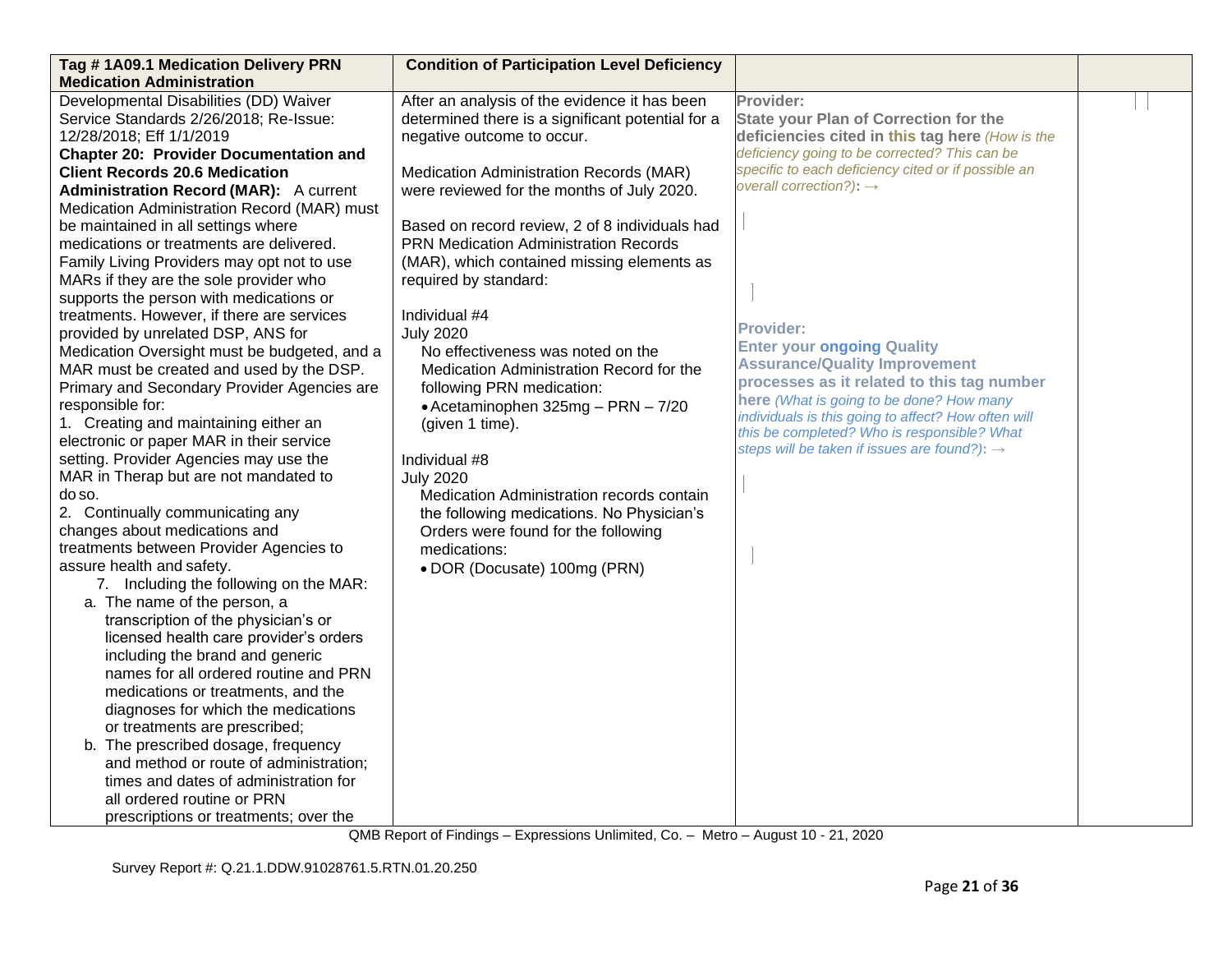|           | counter (OTC) or "comfort"                 |  |  |
|-----------|--------------------------------------------|--|--|
|           | medications or treatments and all self-    |  |  |
|           | selected herbal or vitamin therapy;        |  |  |
|           | c. Documentation of all time limited or    |  |  |
|           | discontinued medications or treatments;    |  |  |
|           | d. The initials of the individual          |  |  |
|           | administering or assisting with the        |  |  |
|           | medication delivery and a signature        |  |  |
|           | page or electronic record that             |  |  |
|           | designates the full name                   |  |  |
|           | corresponding to the initials;             |  |  |
|           | e. Documentation of refused, missed, or    |  |  |
|           | held medications or treatments;            |  |  |
|           | f. Documentation of any allergic           |  |  |
|           | reaction that occurred due to              |  |  |
|           | medication or treatments; and              |  |  |
|           | g. For PRN medications or treatments:      |  |  |
|           | i. instructions for the use of the PRN     |  |  |
|           | medication or treatment which must         |  |  |
|           | include observable signs/symptoms or       |  |  |
|           | circumstances in which the                 |  |  |
|           | medication or treatment is to be used      |  |  |
|           | and the number of doses that may be        |  |  |
|           | used in a 24-hour period;                  |  |  |
|           | ii. clear documentation that the           |  |  |
|           | DSP contacted the agency nurse             |  |  |
|           | prior to assisting with the                |  |  |
|           | medication or treatment, unless            |  |  |
|           | the DSP is a Family Living                 |  |  |
|           | Provider related by affinity of            |  |  |
|           | consanguinity; and                         |  |  |
|           | iii. documentation of the                  |  |  |
|           | effectiveness of the PRN                   |  |  |
|           | medication or treatment.                   |  |  |
|           |                                            |  |  |
|           | <b>Chapter 10 Living Care Arrangements</b> |  |  |
|           | 10.3.4 Medication Assessment and           |  |  |
| Delivery: |                                            |  |  |
|           | Living Supports Provider Agencies must     |  |  |
|           | support and comply with:                   |  |  |
|           | 1. the processes identified in the DDSD    |  |  |
|           | <b>AWMD</b> training;                      |  |  |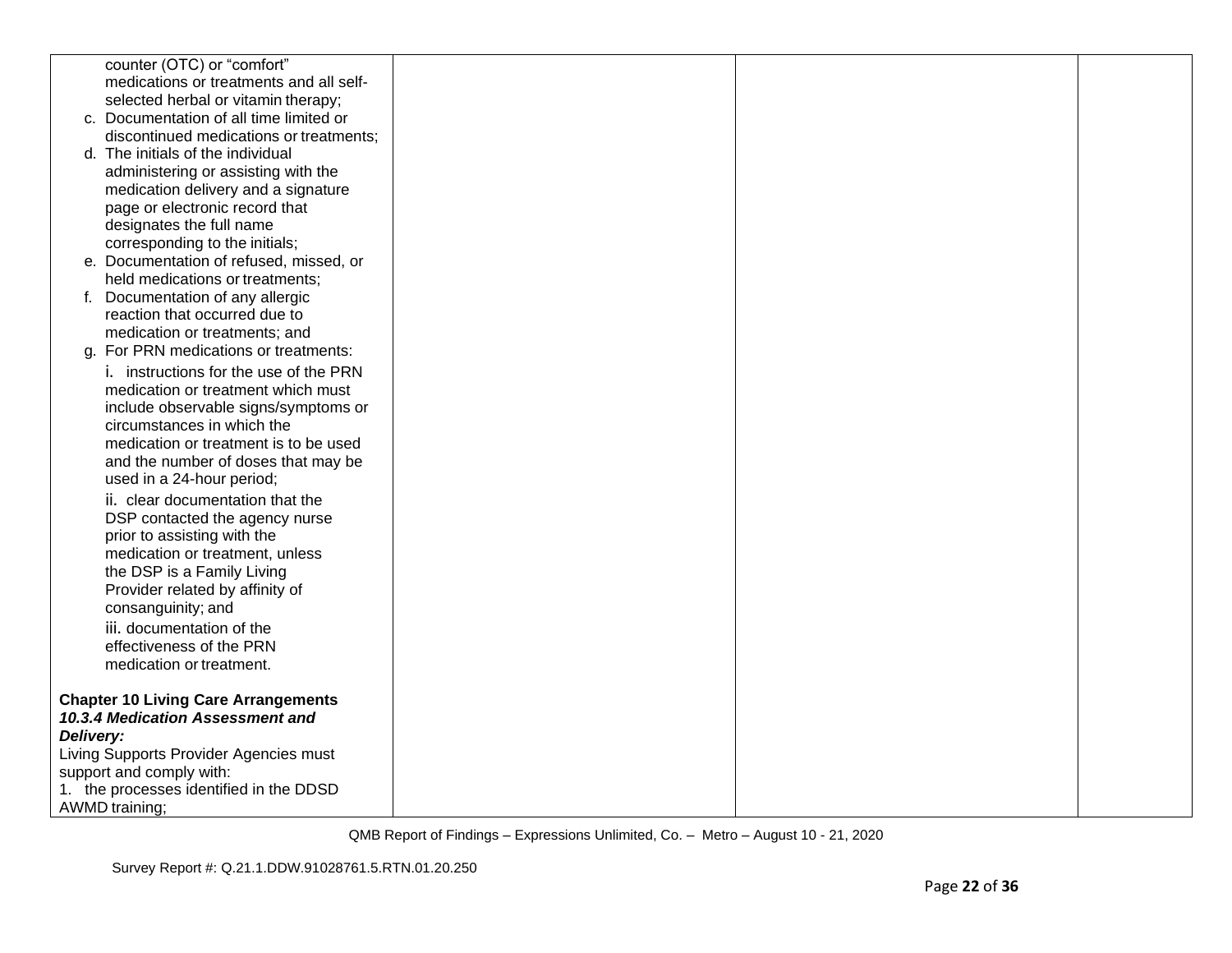| 2. the nursing and DSP functions<br>identified in the Chapter 13.3 Part 2- Adult<br>Nursing Services;<br>3. all Board of Pharmacy regulations as noted<br>in Chapter 16.5 Board of Pharmacy; and<br>4. documentation requirements in a<br><b>Medication Administration Record</b><br>(MAR) as described in Chapter 20.6<br>Medication Administration Record<br>$(MAR)$ . |  |
|--------------------------------------------------------------------------------------------------------------------------------------------------------------------------------------------------------------------------------------------------------------------------------------------------------------------------------------------------------------------------|--|
|                                                                                                                                                                                                                                                                                                                                                                          |  |
|                                                                                                                                                                                                                                                                                                                                                                          |  |
|                                                                                                                                                                                                                                                                                                                                                                          |  |
|                                                                                                                                                                                                                                                                                                                                                                          |  |
|                                                                                                                                                                                                                                                                                                                                                                          |  |
|                                                                                                                                                                                                                                                                                                                                                                          |  |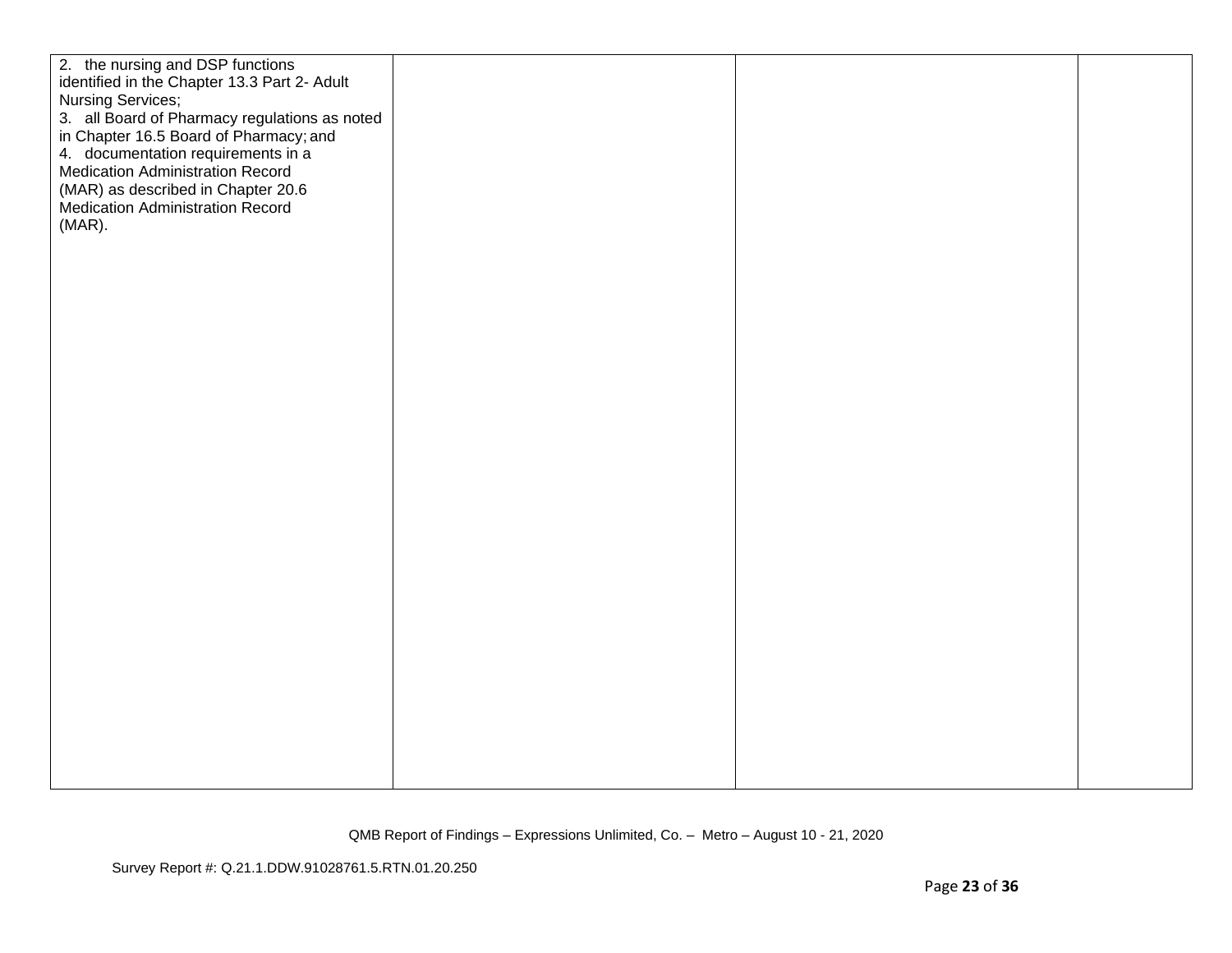| Tag #1A15.2 Administrative Case File:<br><b>Healthcare Documentation (Therap and</b>                                                                                                                                                                                                                                                                                                                                                                                                                                                                                                                                                                                                                                                                                                                                                                                                                                                                                                                                                                                                      | <b>Condition of Participation Level Deficiency</b>                                                                                                                                                                                                                                                                                                                                                                                                                                                                                                                                                                                                                                                                                                                                      |                                                                                                                                                                                                                                                                                                                                                                                                                                                                                                                                                                                                                          |  |
|-------------------------------------------------------------------------------------------------------------------------------------------------------------------------------------------------------------------------------------------------------------------------------------------------------------------------------------------------------------------------------------------------------------------------------------------------------------------------------------------------------------------------------------------------------------------------------------------------------------------------------------------------------------------------------------------------------------------------------------------------------------------------------------------------------------------------------------------------------------------------------------------------------------------------------------------------------------------------------------------------------------------------------------------------------------------------------------------|-----------------------------------------------------------------------------------------------------------------------------------------------------------------------------------------------------------------------------------------------------------------------------------------------------------------------------------------------------------------------------------------------------------------------------------------------------------------------------------------------------------------------------------------------------------------------------------------------------------------------------------------------------------------------------------------------------------------------------------------------------------------------------------------|--------------------------------------------------------------------------------------------------------------------------------------------------------------------------------------------------------------------------------------------------------------------------------------------------------------------------------------------------------------------------------------------------------------------------------------------------------------------------------------------------------------------------------------------------------------------------------------------------------------------------|--|
|                                                                                                                                                                                                                                                                                                                                                                                                                                                                                                                                                                                                                                                                                                                                                                                                                                                                                                                                                                                                                                                                                           |                                                                                                                                                                                                                                                                                                                                                                                                                                                                                                                                                                                                                                                                                                                                                                                         |                                                                                                                                                                                                                                                                                                                                                                                                                                                                                                                                                                                                                          |  |
| <b>Required Plans)</b><br>Developmental Disabilities (DD) Waiver<br>Service Standards 2/26/2018; Re-Issue:<br>12/28/2018; Eff 1/1/2019<br><b>Chapter 20: Provider Documentation and</b><br><b>Client Records: 20.2 Client Records</b><br>Requirements: All DD Waiver Provider<br>Agencies are required to create and maintain<br>individual client records. The contents of client<br>records vary depending on the unique needs<br>of the person receiving services and the<br>resultant information produced. The extent of<br>documentation required for individual client<br>records per service type depends on the<br>location of the file, the type of service being<br>provided, and the information necessary.<br>DD Waiver Provider Agencies are required to<br>adhere to the following:<br>Client records must contain all documents<br>essential to the service being provided and<br>essential to ensuring the health and safety of<br>the person during the provision of the service.<br>2. Provider Agencies must have readily<br>accessible records in home and community | After an analysis of the evidence it has been<br>determined there is a significant potential for a<br>negative outcome to occur.<br>Based on record review, the Agency did not<br>maintain the required documentation in the<br>Individuals Agency Record as required by<br>standard for 3 of 8 individual<br>Review of the administrative individual case<br>files revealed the following items were not<br>found, incomplete, and/or not current:<br><b>Health Care Plans:</b><br><b>Constipation:</b><br>Individual #6 - According to Electronic<br>$\bullet$<br><b>Comprehensive Health Assessment Tool</b><br>the individual is required to have a plan. No<br>evidence of a plan found. (Note: Plan was<br>created and linked / attached in Therap<br>during the on-site survey.) | Provider:<br><b>State your Plan of Correction for the</b><br>deficiencies cited in this tag here (How is the<br>deficiency going to be corrected? This can be<br>specific to each deficiency cited or if possible an<br>overall correction?): $\rightarrow$<br><b>Provider:</b><br><b>Enter your ongoing Quality</b><br><b>Assurance/Quality Improvement</b><br>processes as it related to this tag number<br>here (What is going to be done? How many<br>individuals is this going to affect? How often will<br>this be completed? Who is responsible? What<br>steps will be taken if issues are found?): $\rightarrow$ |  |
| settings in paper or electronic form. Secure<br>access to electronic records through the<br>Therap web-based system using computers or<br>mobile devices is acceptable.<br>3. Provider Agencies are responsible for<br>ensuring that all plans created by nurses, RDs,<br>therapists or BSCs are present in all needed<br>settings.<br>4. Provider Agencies must maintain records<br>of all documents produced by agency<br>personnel or contractors on behalf of each<br>person, including any routine notes or data,<br>annual assessments, semi-annual reports,<br>evidence of training provided/received,<br>progress notes, and any other interactions for<br>which billing is generated.<br>5. Each Provider Agency is responsible for                                                                                                                                                                                                                                                                                                                                              | <b>Fluid Restriction:</b><br>• Individual #5 - According to Electronic<br>Comprehensive Health Assessment Tool the<br>individual is required to have a plan. No<br>evidence of a plan found. (Note: Plan was<br>created and linked / attached in Therap<br>during the on-site survey.)<br><b>Seizure Disorder:</b><br>• Individual #5 - According to Electronic<br>Comprehensive Health Assessment Tool the<br>individual is required to have a plan. No<br>evidence of a plan found. (Note: Plan was<br>created and linked / attached in Therap<br>during the on-site survey.)                                                                                                                                                                                                         |                                                                                                                                                                                                                                                                                                                                                                                                                                                                                                                                                                                                                          |  |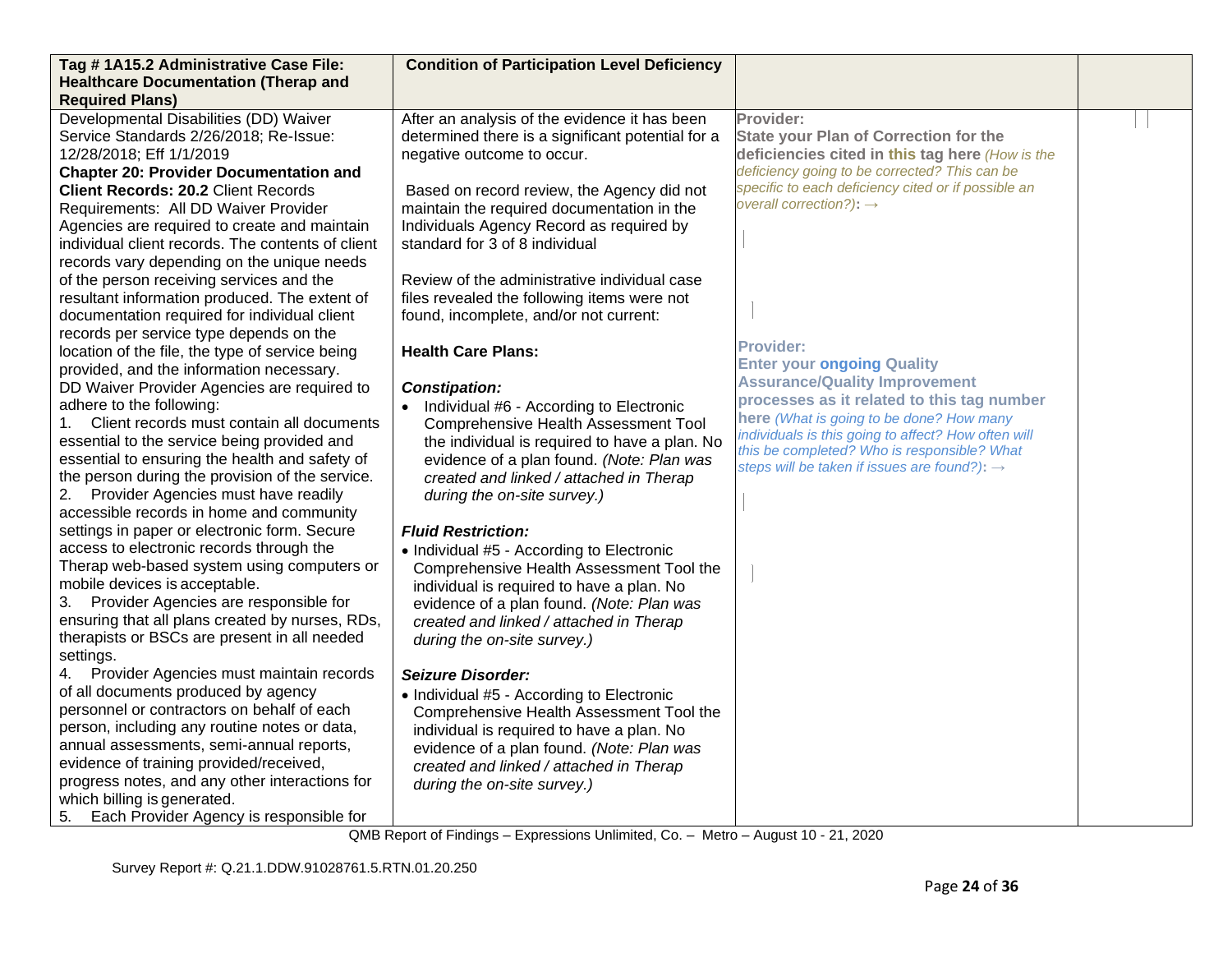| maintaining the daily or other contact notes<br>documenting the nature and frequency of<br>service delivery, as well as data tracking only<br>for the services provided by their agency.<br>The current Client File Matrix found in<br>6.<br>Appendix A Client File Matrix details the<br>minimum requirements for records to be<br>stored in agency office files, the delivery site,<br>or with DSP while providing services in the<br>community.<br>7. All records pertaining to JCMs must be<br>retained permanently and must be made<br>available to DDSD upon request, upon the<br>termination or expiration of a provider<br>agreement, or upon provider withdrawal from<br>services. | <b>Skin and Wound:</b><br>• Individual #3 - According to Electronic<br>Comprehensive Health Assessment Tool the<br>individual is required to have a plan. No<br>evidence of a plan found. (Note: Plan was<br>created and linked / attached in Therap<br>during the on-site survey.)<br><b>Supports for Dehydration:</b><br>• Individual #3 - According to Electronic<br><b>Comprehensive Health Assessment Tool</b><br>the individual is required to have a plan. No<br>evidence of a plan found. (Note: Plan was<br>created and linked / attached in Therap<br>during the on-site survey.)<br><b>Medical Emergency Response Plans:</b> |  |
|---------------------------------------------------------------------------------------------------------------------------------------------------------------------------------------------------------------------------------------------------------------------------------------------------------------------------------------------------------------------------------------------------------------------------------------------------------------------------------------------------------------------------------------------------------------------------------------------------------------------------------------------------------------------------------------------|-----------------------------------------------------------------------------------------------------------------------------------------------------------------------------------------------------------------------------------------------------------------------------------------------------------------------------------------------------------------------------------------------------------------------------------------------------------------------------------------------------------------------------------------------------------------------------------------------------------------------------------------|--|
| <b>Chapter 3 Safeguards: 3.1.1 Decision</b>                                                                                                                                                                                                                                                                                                                                                                                                                                                                                                                                                                                                                                                 |                                                                                                                                                                                                                                                                                                                                                                                                                                                                                                                                                                                                                                         |  |
| <b>Consultation Process (DCP): Health</b>                                                                                                                                                                                                                                                                                                                                                                                                                                                                                                                                                                                                                                                   | Allergies:                                                                                                                                                                                                                                                                                                                                                                                                                                                                                                                                                                                                                              |  |
| decisions are the sole domain of waiver<br>participants, their guardians or healthcare<br>decision makers. Participants and their<br>healthcare decision makers can confidently<br>make decisions that are compatible with their<br>personal and cultural values. Provider<br>Agencies are required to support the informed                                                                                                                                                                                                                                                                                                                                                                 | • Individual #6 - According to Electronic<br>Comprehensive Health Assessment Tool the<br>individual is required to have a plan. No<br>evidence of a plan found. (Note: Plan<br>created and linked / attached in Therap<br>during the on-site survey.)                                                                                                                                                                                                                                                                                                                                                                                   |  |
| decision making of waiver participants by                                                                                                                                                                                                                                                                                                                                                                                                                                                                                                                                                                                                                                                   | <b>Constipation:</b>                                                                                                                                                                                                                                                                                                                                                                                                                                                                                                                                                                                                                    |  |
| supporting access to medical consultation,<br>information, and other available resources<br>according to the following:<br>The DCP is used when a person or<br>his/her guardian/healthcare decision maker<br>has concerns, needs more information about<br>health-related issues, or has decided not to                                                                                                                                                                                                                                                                                                                                                                                     | • Individual #5 - According to Electronic<br>Comprehensive Health Assessment Tool the<br>individual is required to have a plan. No<br>evidence of a plan found. (Note: Plan<br>created and linked / attached in Therap<br>during the on-site survey.)                                                                                                                                                                                                                                                                                                                                                                                   |  |
| follow all or part of an order, recommendation,<br>or suggestion. This includes, but is not limited<br>to:<br>a. medical orders or recommendations from<br>the Primary Care Practitioner, Specialists<br>or other licensed medical or healthcare<br>practitioners such as a Nurse Practitioner<br>(NP or CNP), Physician Assistant (PA) or                                                                                                                                                                                                                                                                                                                                                  | Hypervolemia:<br>• Individual #5 - According to Electronic<br>Comprehensive Health Assessment Tool the<br>individual is required to have a plan. No<br>evidence of a plan found. (Note: Plan<br>created and linked / attached in Therap<br>during the on-site survey.)                                                                                                                                                                                                                                                                                                                                                                  |  |
| Dentist;                                                                                                                                                                                                                                                                                                                                                                                                                                                                                                                                                                                                                                                                                    |                                                                                                                                                                                                                                                                                                                                                                                                                                                                                                                                                                                                                                         |  |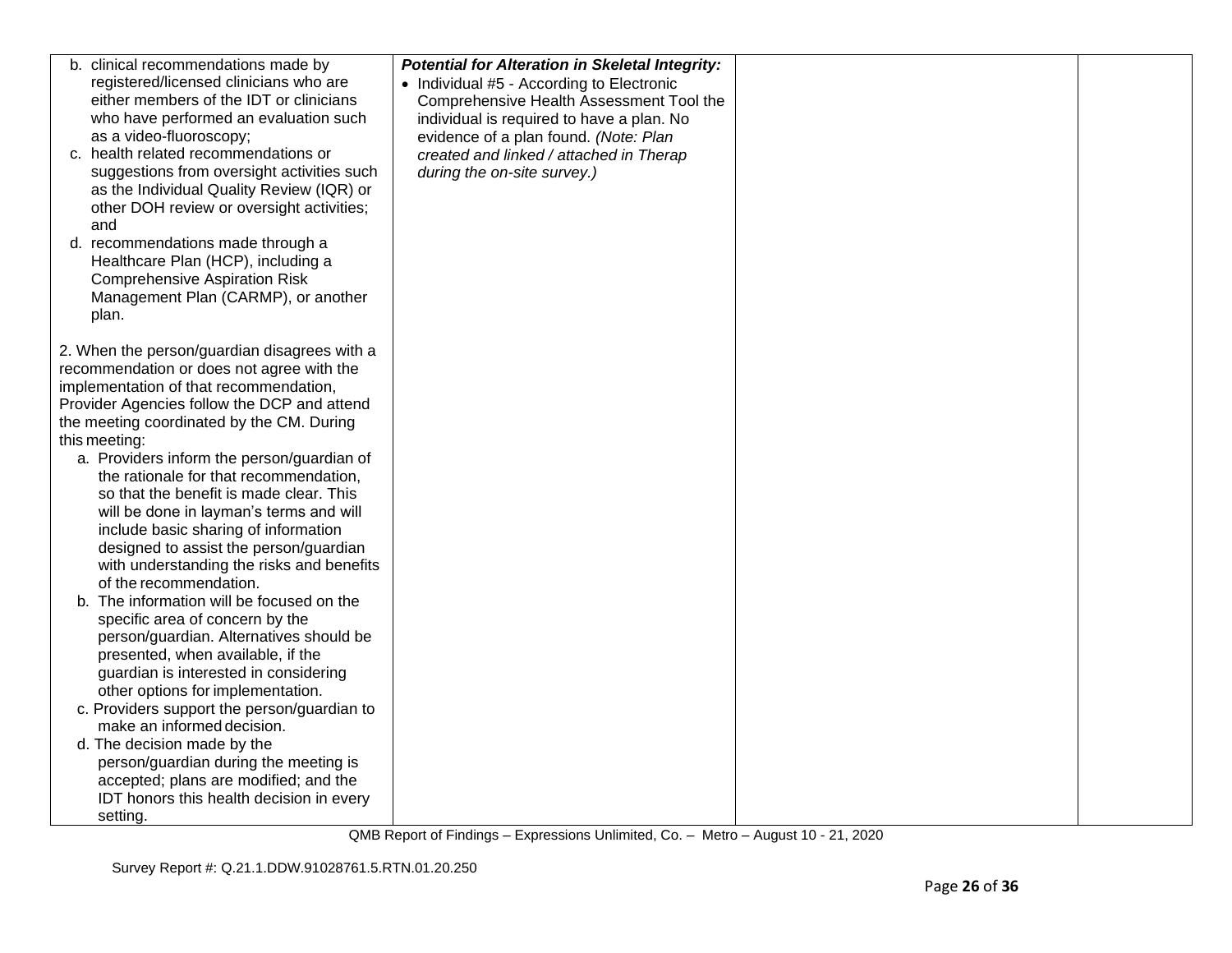| Chapter 13 Nursing Services: 13.2.5                                    |  |  |
|------------------------------------------------------------------------|--|--|
| <b>Electronic Nursing Assessment and</b>                               |  |  |
| <b>Planning Process:</b> The nursing assessment                        |  |  |
| process includes several DDSD mandated                                 |  |  |
| tools: the electronic Comprehensive Nursing                            |  |  |
| Assessment Tool (e-CHAT), the Aspiration                               |  |  |
| Risk Screening Tool (ARST) and the                                     |  |  |
| Medication Administration Assessment Tool                              |  |  |
| (MAAT). This process includes developing                               |  |  |
| and training Health Care Plans and Medical                             |  |  |
| Emergency Response Plans.                                              |  |  |
| The following hierarchy is based on budgeted                           |  |  |
| services and is used to identify which Provider                        |  |  |
| Agency nurse has primary responsibility for                            |  |  |
| completion of the nursing assessment process                           |  |  |
| and related subsequent planning and training.                          |  |  |
| Additional communication and collaboration for                         |  |  |
| planning specific to CCS or CIE services may                           |  |  |
| be needed.                                                             |  |  |
| The hierarchy for Nursing Assessment and                               |  |  |
| Planning responsibilities is:                                          |  |  |
| 1. Living Supports: Supported Living, IMLS or                          |  |  |
| Family Living via ANS;                                                 |  |  |
| 2. Customized Community Supports- Group;                               |  |  |
| and                                                                    |  |  |
| 3. Adult Nursing Services (ANS):                                       |  |  |
| a. for persons in Community Inclusion<br>with health-related needs; or |  |  |
| b. if no residential services are budgeted                             |  |  |
| but assessment is desired and health                                   |  |  |
| needs may exist.                                                       |  |  |
|                                                                        |  |  |
| 13.2.6 The Electronic Comprehensive                                    |  |  |
| <b>Health Assessment Tool (e-CHAT)</b>                                 |  |  |
| 1. The e-CHAT is a nursing assessment. It                              |  |  |
| may not be delegated by a licensed nurse to a                          |  |  |
| non-licensed person.                                                   |  |  |
| 2. The nurse must see the person face-to-face                          |  |  |
| to complete the nursing assessment.                                    |  |  |
| Additional information may be gathered from                            |  |  |
| members of the IDT and other sources.                                  |  |  |
| 3. An e-CHAT is required for persons in FL,                            |  |  |
| SL, IMLS, or CCS-Group. All other DD Waiver                            |  |  |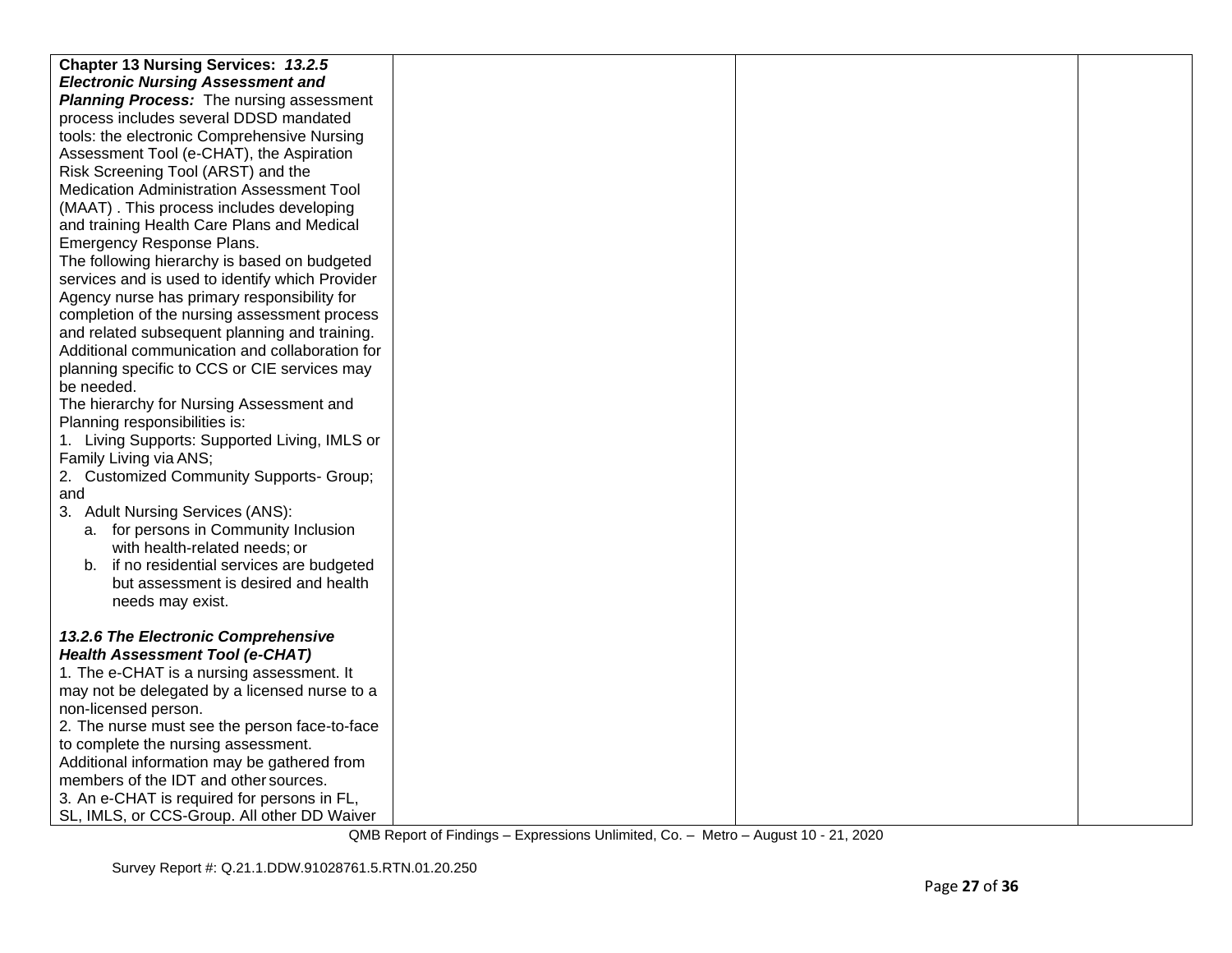| recipients may obtain an e-CHAT if needed or                                               |  |  |
|--------------------------------------------------------------------------------------------|--|--|
| desired by adding ANS hours for assessment                                                 |  |  |
| and consultation to their budget.                                                          |  |  |
| 4. When completing the e-CHAT, the nurse is                                                |  |  |
| required to review and update the electronic                                               |  |  |
| record and consider the diagnoses,                                                         |  |  |
| medications, treatments, and overall status of                                             |  |  |
| the person. Discussion with others may be<br>needed to obtain critical information.        |  |  |
| 5. The nurse is required to complete all the e-                                            |  |  |
| CHAT assessment questions and add                                                          |  |  |
| additional pertinent information in all comment                                            |  |  |
| sections.                                                                                  |  |  |
|                                                                                            |  |  |
| 13.2.7 Aspiration Risk Management                                                          |  |  |
| <b>Screening Tool (ARST)</b>                                                               |  |  |
|                                                                                            |  |  |
| 13.2.8 Medication Administration                                                           |  |  |
| <b>Assessment Tool (MAAT):</b>                                                             |  |  |
| 1. A licensed nurse completes the                                                          |  |  |
| <b>DDSD Medication Administration</b>                                                      |  |  |
| Assessment Tool (MAAT) at least two                                                        |  |  |
| weeks before the annual ISP meeting.                                                       |  |  |
| 2. After completion of the MAAT, the nurse                                                 |  |  |
| will present recommendations regarding the                                                 |  |  |
| level of assistance with medication delivery<br>(AWMD) to the IDT. A copy of the MAAT will |  |  |
| be sent to all the team members two weeks                                                  |  |  |
| before the annual ISP meeting and the                                                      |  |  |
| original MAAT will be retained in the Provider                                             |  |  |
| Agency records.                                                                            |  |  |
| 3. Decisions about medication delivery                                                     |  |  |
| are made by the IDT to promote a                                                           |  |  |
| person's maximum independence and                                                          |  |  |
| community integration. The IDT will                                                        |  |  |
| reach consensus regarding which                                                            |  |  |
| criteria the person meets, as indicated                                                    |  |  |
| by the results of the MAAT and the                                                         |  |  |
| nursing recommendations, and the                                                           |  |  |
| decision is documented this in the ISP.                                                    |  |  |
| 13.2.9 Healthcare Plans (HCP):                                                             |  |  |
| 1. At the nurse's discretion, based on prudent                                             |  |  |
|                                                                                            |  |  |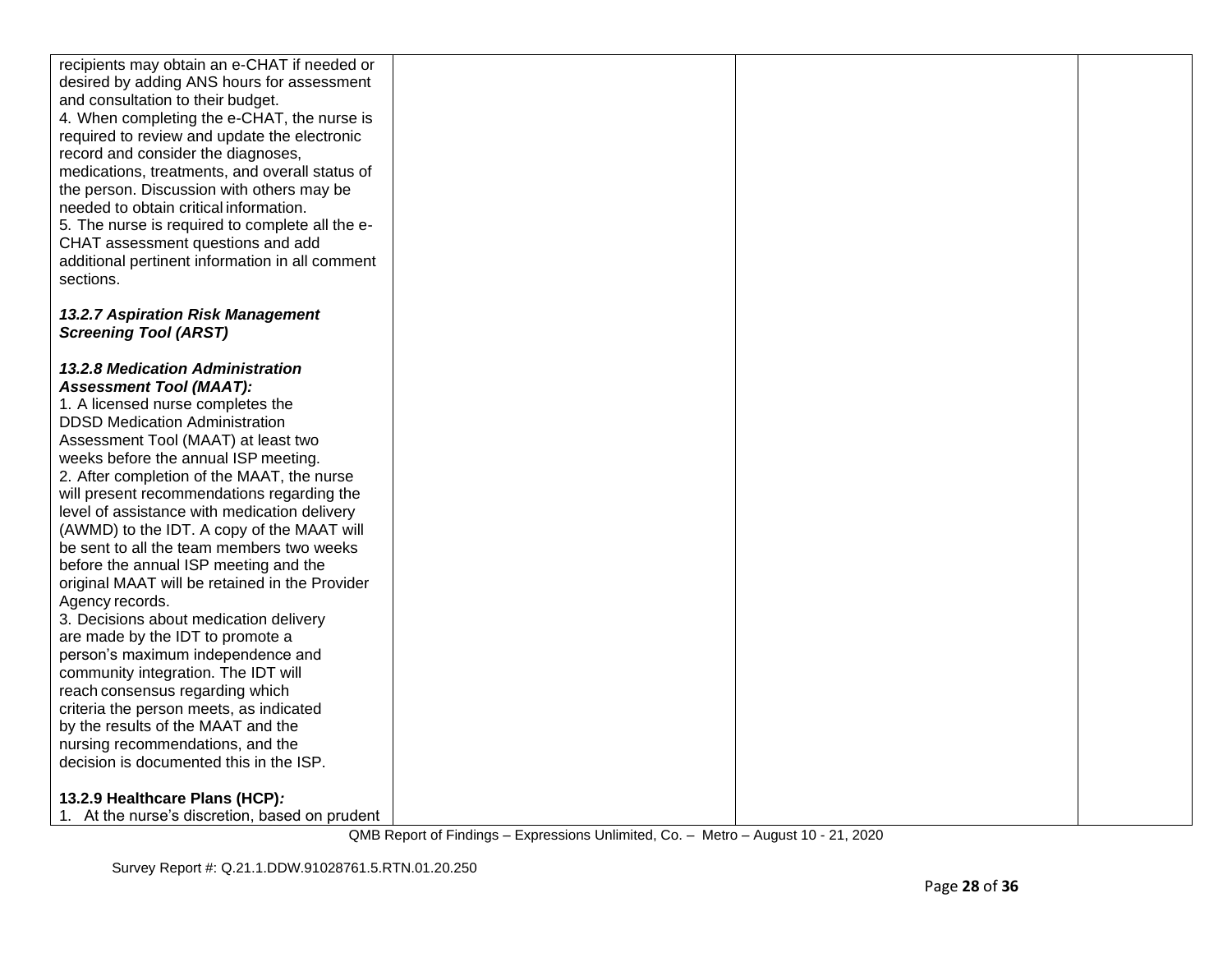| nursing practice, interim HCPs may be            |  |  |
|--------------------------------------------------|--|--|
| developed to address issues that must be         |  |  |
| implemented immediately after admission,         |  |  |
| readmission or change of medical condition to    |  |  |
| provide safe services prior to completion of the |  |  |
| e-CHAT and formal care planning process.         |  |  |
| This includes interim ARM plans for those        |  |  |
| persons newly identified at moderate or high     |  |  |
| risk for aspiration. All interim plans must be   |  |  |
| removed if the plan is no longer needed or       |  |  |
| when final HCP including CARMPs are in           |  |  |
| place to avoid duplication of plans.             |  |  |
| 2. In collaboration with the IDT, the agency     |  |  |
| nurse is required to create HCPs that address    |  |  |
| all the areas identified as required in the most |  |  |
| current e-CHAT summary report which is           |  |  |
| indicated by "R" in the HCP column. At the       |  |  |
| nurse's sole discretion, based on prudent        |  |  |
| nursing practice, HCPs may be combined           |  |  |
| where clinically appropriate. The nurse should   |  |  |
| use nursing judgment to determine whether to     |  |  |
| also include HCPs for any of the areas           |  |  |
| indicated by "C" on the e-CHAT summary           |  |  |
| report. The nurse may also create other HCPs     |  |  |
| plans that the nurse determines are warranted.   |  |  |
|                                                  |  |  |
| 13.2.10 Medical Emergency Response Plan          |  |  |
| (MERP):                                          |  |  |
| 1. The agency nurse is required to develop a     |  |  |
| Medical Emergency Response Plan (MERP)           |  |  |
| for all conditions marked with an "R" in the e-  |  |  |
| CHAT summary report. The agency nurse            |  |  |
| should use her/his clinical judgment and input   |  |  |
| from the Interdisciplinary Team (IDT) to         |  |  |
| determine whether shown as "C" in the e-         |  |  |
| CHAT summary report or other conditions also     |  |  |
| warrant a MERP.                                  |  |  |
| 2. MERPs are required for persons who have       |  |  |
| one or more conditions or illnesses that         |  |  |
| present a likely potential to become a life-     |  |  |
| threatening situation.                           |  |  |
|                                                  |  |  |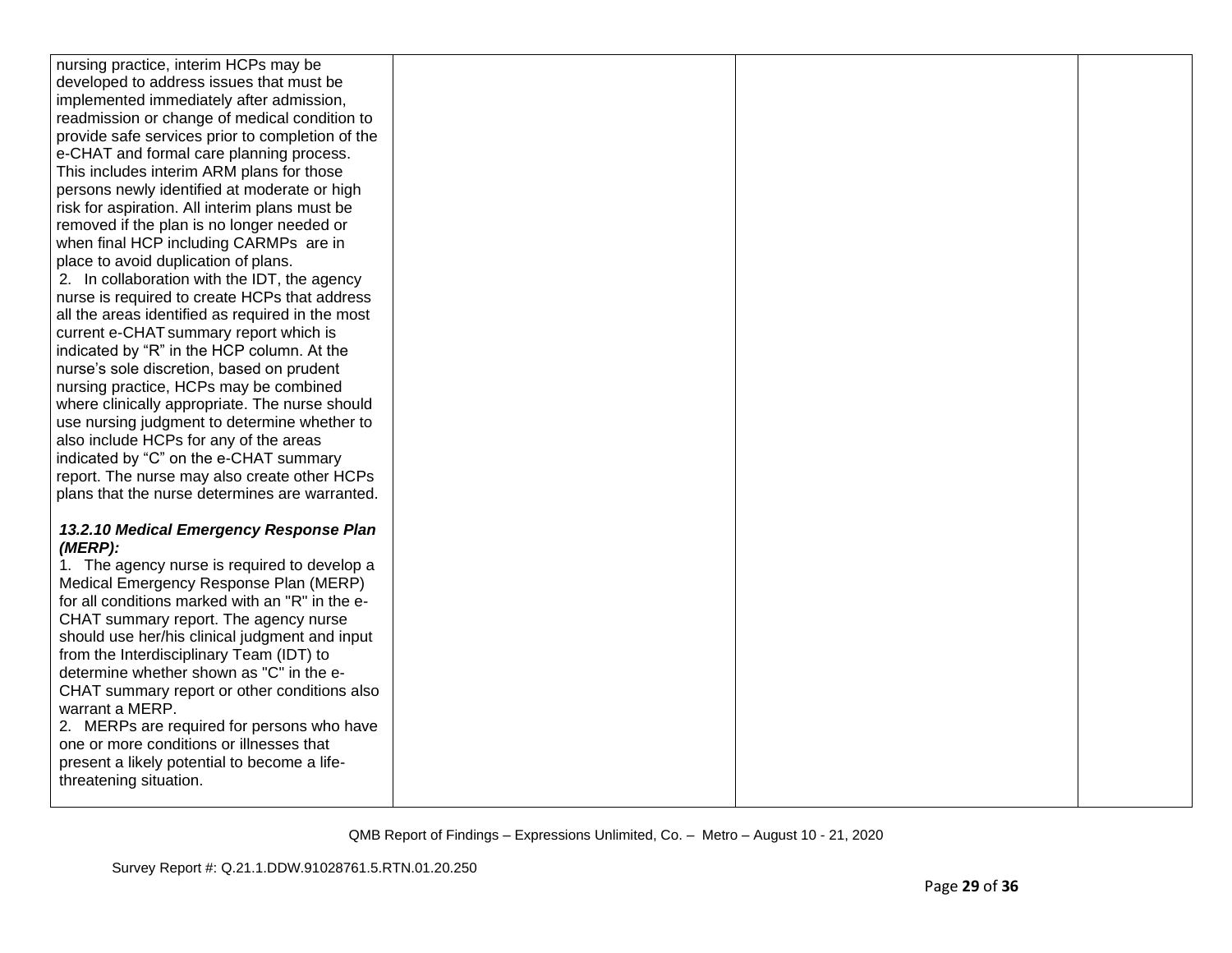| <b>Chapter 20: Provider Documentation and</b>   |  |  |
|-------------------------------------------------|--|--|
| Client Records: 20.5.3 Health Passport and      |  |  |
| <b>Physician Consultation Form: All Primary</b> |  |  |
| and Secondary Provider Agencies must use        |  |  |
| the Health Passport and Physician               |  |  |
| Consultation form from the Therap system.       |  |  |
| This standardized document contains             |  |  |
| individual, physician and emergency contact     |  |  |
| information, a complete list of current medical |  |  |
| diagnoses, health and safety risk factors,      |  |  |
| allergies, and information regarding insurance, |  |  |
| guardianship, and advance directives. The       |  |  |
| Health Passport also includes a standardized    |  |  |
| form to use at medical appointments called the  |  |  |
| Physician Consultation form.                    |  |  |
|                                                 |  |  |
|                                                 |  |  |
|                                                 |  |  |
|                                                 |  |  |
|                                                 |  |  |
|                                                 |  |  |
|                                                 |  |  |
|                                                 |  |  |
|                                                 |  |  |
|                                                 |  |  |
|                                                 |  |  |
|                                                 |  |  |
|                                                 |  |  |
|                                                 |  |  |
|                                                 |  |  |
|                                                 |  |  |
|                                                 |  |  |
|                                                 |  |  |
|                                                 |  |  |
|                                                 |  |  |
|                                                 |  |  |
|                                                 |  |  |
|                                                 |  |  |
|                                                 |  |  |
|                                                 |  |  |
|                                                 |  |  |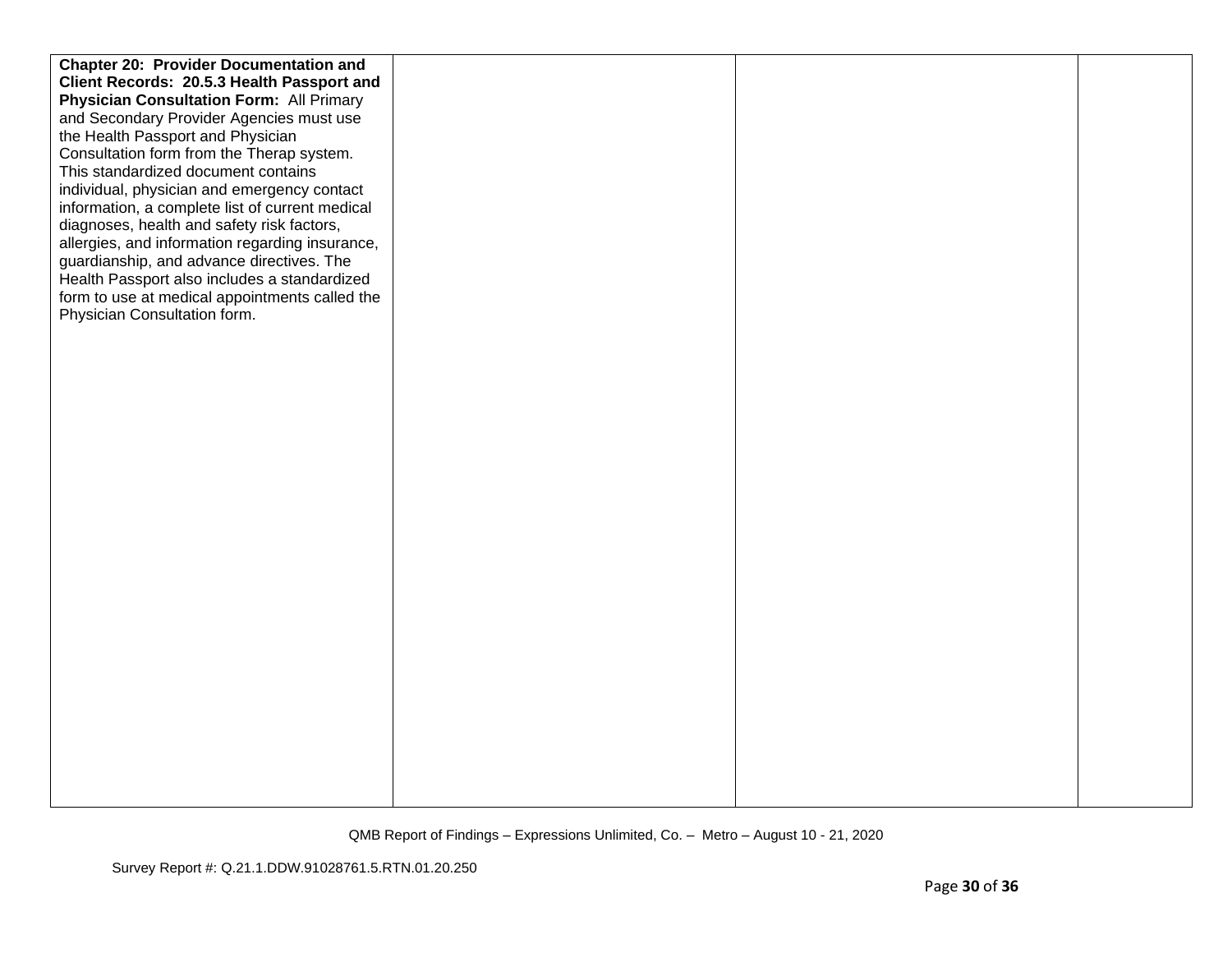| <b>Standard of Care</b>                                                                                                                                                                                                                                                                                                                                                                                                                                                                                                                                                                                                                                                                                                                                                                                                                                                                                                                                                                                                                                                                                                                                                                                                                                                                                                                                                                                                                                                                                                                                                            | <b>Deficiencies</b>                                                                                                                                                                                                                                                                                                                                                                                                                                    | Agency Plan of Correction, On-going QA/QI<br>and Responsible Party | <b>Date Due</b>                  |
|------------------------------------------------------------------------------------------------------------------------------------------------------------------------------------------------------------------------------------------------------------------------------------------------------------------------------------------------------------------------------------------------------------------------------------------------------------------------------------------------------------------------------------------------------------------------------------------------------------------------------------------------------------------------------------------------------------------------------------------------------------------------------------------------------------------------------------------------------------------------------------------------------------------------------------------------------------------------------------------------------------------------------------------------------------------------------------------------------------------------------------------------------------------------------------------------------------------------------------------------------------------------------------------------------------------------------------------------------------------------------------------------------------------------------------------------------------------------------------------------------------------------------------------------------------------------------------|--------------------------------------------------------------------------------------------------------------------------------------------------------------------------------------------------------------------------------------------------------------------------------------------------------------------------------------------------------------------------------------------------------------------------------------------------------|--------------------------------------------------------------------|----------------------------------|
| Service Domain: Medicaid Billing/Reimbursement - State financial oversight exists to assure that claims are coded and paid for in accordance with the<br>reimbursement methodology specified in the approved waiver.                                                                                                                                                                                                                                                                                                                                                                                                                                                                                                                                                                                                                                                                                                                                                                                                                                                                                                                                                                                                                                                                                                                                                                                                                                                                                                                                                               |                                                                                                                                                                                                                                                                                                                                                                                                                                                        |                                                                    |                                  |
| Tag #1A12 All Services Reimbursement                                                                                                                                                                                                                                                                                                                                                                                                                                                                                                                                                                                                                                                                                                                                                                                                                                                                                                                                                                                                                                                                                                                                                                                                                                                                                                                                                                                                                                                                                                                                               | <b>No Deficient Practices Found</b>                                                                                                                                                                                                                                                                                                                                                                                                                    |                                                                    | <b>Completion</b><br><b>Date</b> |
| Developmental Disabilities (DD) Waiver<br>Service Standards 2/26/2018; Re-Issue:<br>12/28/2018; Eff 1/1/2019<br><b>Chapter 21: Billing Requirements: 21.4</b><br><b>Recording Keeping and Documentation</b><br><b>Requirements: DD Waiver Provider Agencies</b><br>must maintain all records necessary to<br>demonstrate proper provision of services for<br>Medicaid billing. At a minimum, Provider<br>Agencies must adhere to the following:<br>1. The level and type of service provided<br>must be supported in the ISP and have an<br>approved budget prior to service delivery and<br>billing.<br>Comprehensive documentation of direct<br>2.<br>service delivery must include, at a minimum:<br>a. the agency name;<br>the name of the recipient of the service;<br>b.<br>the location of theservice;<br>c.<br>the date of the service;<br>d.<br>the type of service;<br>е.<br>the start and end times of theservice;<br>the signature and title of each staff<br>g.<br>member who documents their time; and<br>h. the nature of services.<br>3. A Provider Agency that receives payment for<br>treatment, services, or goods must retain all<br>medical and business records for a period of at<br>least six years from the last payment date, until<br>ongoing audits are settled, or until involvement<br>of the state Attorney General is completed<br>regarding settlement of any claim, whichever is<br>longer.<br>4. A Provider Agency that receives payment for<br>treatment, services or goods must retain all<br>medical and business records relating to any of | Based on record review, the Agency<br>maintained all the records necessary to fully<br>disclose the nature, quality, amount and<br>medical necessity of services furnished to an<br>eligible recipient who is currently receiving for<br>8 of 8 individuals.<br>Progress notes and billing records supported<br>billing activities for the months of June 2020 for<br>the following services:<br>• Supported Living<br>• Customized Community Supports |                                                                    |                                  |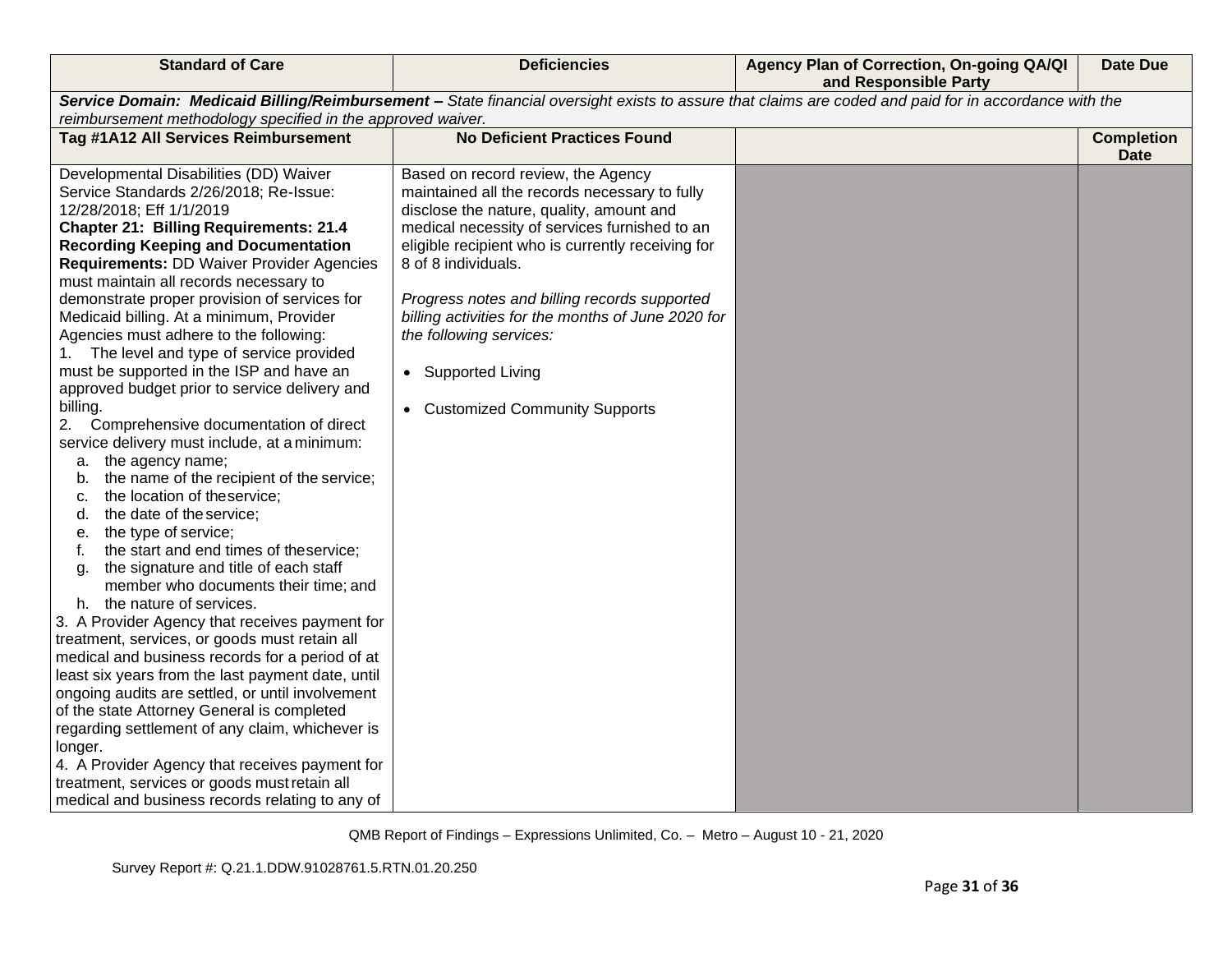| the following for a period of at least six years                 |  |  |
|------------------------------------------------------------------|--|--|
| from the payment date:                                           |  |  |
| a. treatment or care of any eligible recipient;                  |  |  |
| services or goods provided to any<br>b.                          |  |  |
| eligible recipient;                                              |  |  |
| c. amounts paid by MAD on behalf of any                          |  |  |
| eligible recipient; and                                          |  |  |
| any records required by MAD for the<br>d.                        |  |  |
| administration of Medicaid.                                      |  |  |
|                                                                  |  |  |
| 21.9 Billable Units: The unit of billing depends                 |  |  |
| on the service type. The unit may be a 15-                       |  |  |
| minute interval, a daily unit, a monthly unit or a               |  |  |
| dollar amount. The unit of billing is identified in              |  |  |
| the current DD Waiver Rate Table. Provider                       |  |  |
| Agencies must correctly report service units.                    |  |  |
|                                                                  |  |  |
| 21.9.1 Requirements for Daily Units: For                         |  |  |
| services billed in daily units, Provider Agencies                |  |  |
| must adhere to the following:                                    |  |  |
| 1. A day is considered 24 hours from midnight                    |  |  |
| to midnight.<br>2. If 12 or fewer hours of service are provided, |  |  |
| then one-half unit shall be billed. A whole unit                 |  |  |
| can be billed if more than 12 hours of service is                |  |  |
| provided during a 24-hour period.                                |  |  |
| 3. The maximum allowable billable units                          |  |  |
| cannot exceed 340 calendar days per ISP year                     |  |  |
| or 170 calendar days per six months.                             |  |  |
| 4. When a person transitions from one Provider                   |  |  |
| Agency to another during the ISP year, a                         |  |  |
| standard formula to calculate the units billed by                |  |  |
| each Provider Agency must be applied as                          |  |  |
| follows:                                                         |  |  |
| a. The discharging Provider Agency bills the                     |  |  |
| number of calendar days that services were                       |  |  |
| provided multiplied by .93 (93%).                                |  |  |
| b. The receiving Provider Agency bills the                       |  |  |
| remaining days up to 340 for the ISP year.                       |  |  |
| 21.9.2 Requirements for Monthly Units: For                       |  |  |
| services billed in monthly units, a Provider                     |  |  |
| Agency must adhere to the following:                             |  |  |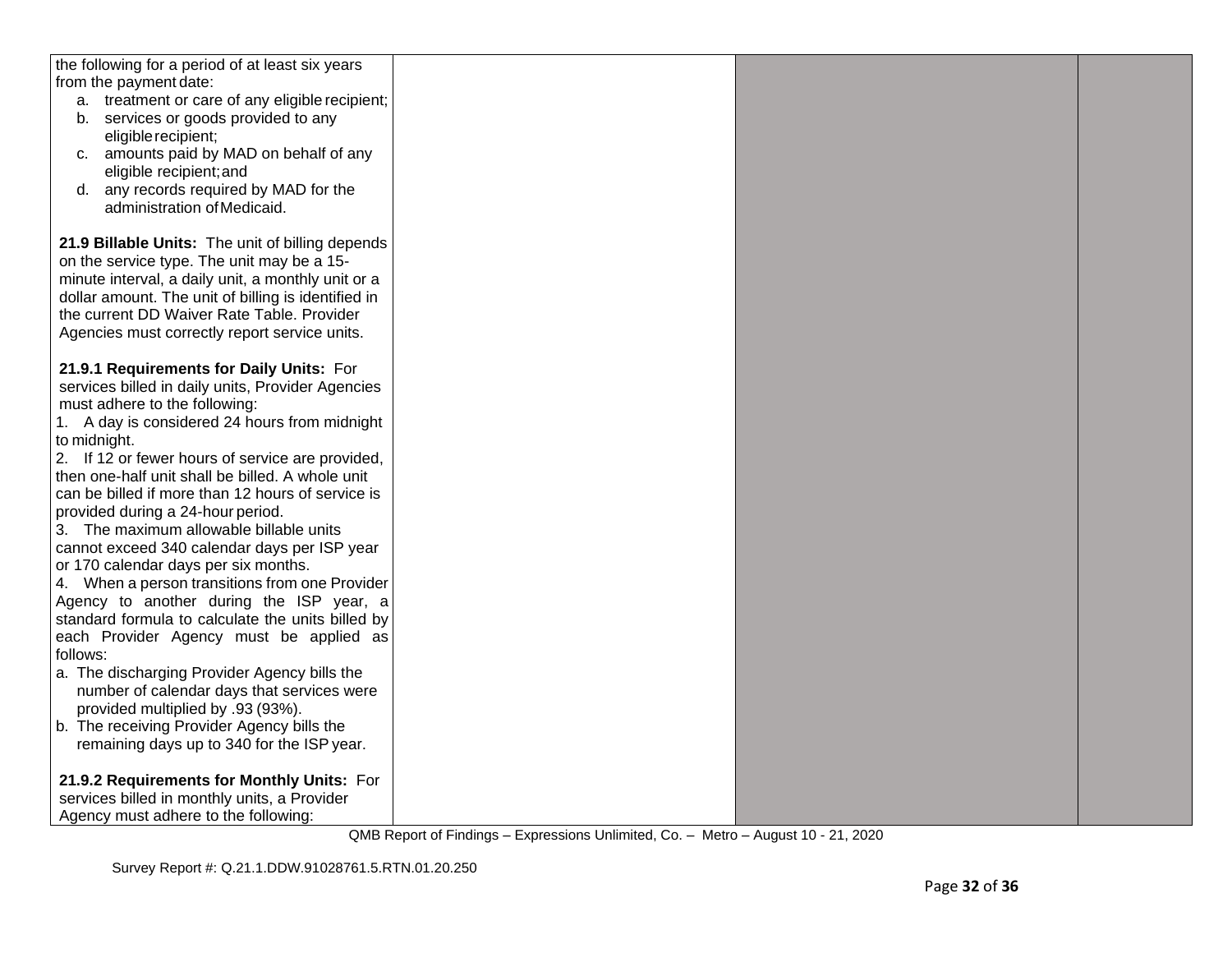| 1. A month is considered a period of 30            |  |  |
|----------------------------------------------------|--|--|
| calendar days.                                     |  |  |
| 2. At least one hour of face-to-face billable      |  |  |
| services shall be provided during a calendar       |  |  |
| month where any portion of a monthly unit is       |  |  |
| billed.                                            |  |  |
| 3. Monthly units can be prorated by a half unit.   |  |  |
| 4. Agency transfers not occurring at the           |  |  |
| beginning of the 30-day interval are required to   |  |  |
| be coordinated in the middle of the 30-day         |  |  |
| interval so that the discharging and receiving     |  |  |
| agency receive a half unit.                        |  |  |
| 21.9.3 Requirements for 15-minute and              |  |  |
| hourly units: For services billed in 15-minute or  |  |  |
| hourly intervals, Provider Agencies must adhere    |  |  |
| to the following:                                  |  |  |
| 1. When time spent providing the service is        |  |  |
| not exactly 15 minutes or one hour, Provider       |  |  |
| Agencies are responsible for reporting time        |  |  |
| correctly following NMAC 8.302.2.                  |  |  |
| 2. Services that last in their entirety less than  |  |  |
| eight minutes cannot be billed.                    |  |  |
|                                                    |  |  |
| NMAC 8.302.1.17 Effective Date 9-15-08             |  |  |
| <b>Record Keeping and Documentation</b>            |  |  |
| Requirements - A provider must maintain all        |  |  |
| the records necessary to fully disclose the        |  |  |
| nature, quality, amount and medical necessity      |  |  |
| of services furnished to an eligible recipient     |  |  |
| who is currently receiving or who has received     |  |  |
| services in the past.                              |  |  |
| <b>Detail Required in Records - Provider</b>       |  |  |
| Records must be sufficiently detailed to           |  |  |
| substantiate the date, time, eligible recipient    |  |  |
| name, rendering, attending, ordering or            |  |  |
| prescribing provider; level and quantity of        |  |  |
| services, length of a session of service billed,   |  |  |
| diagnosis and medical necessity of any service     |  |  |
| Treatment plans or other plans of care must        |  |  |
| be sufficiently detailed to substantiate the level |  |  |
| of need, supervision, and direction and            |  |  |
| service(s) needed by the eligible recipient.       |  |  |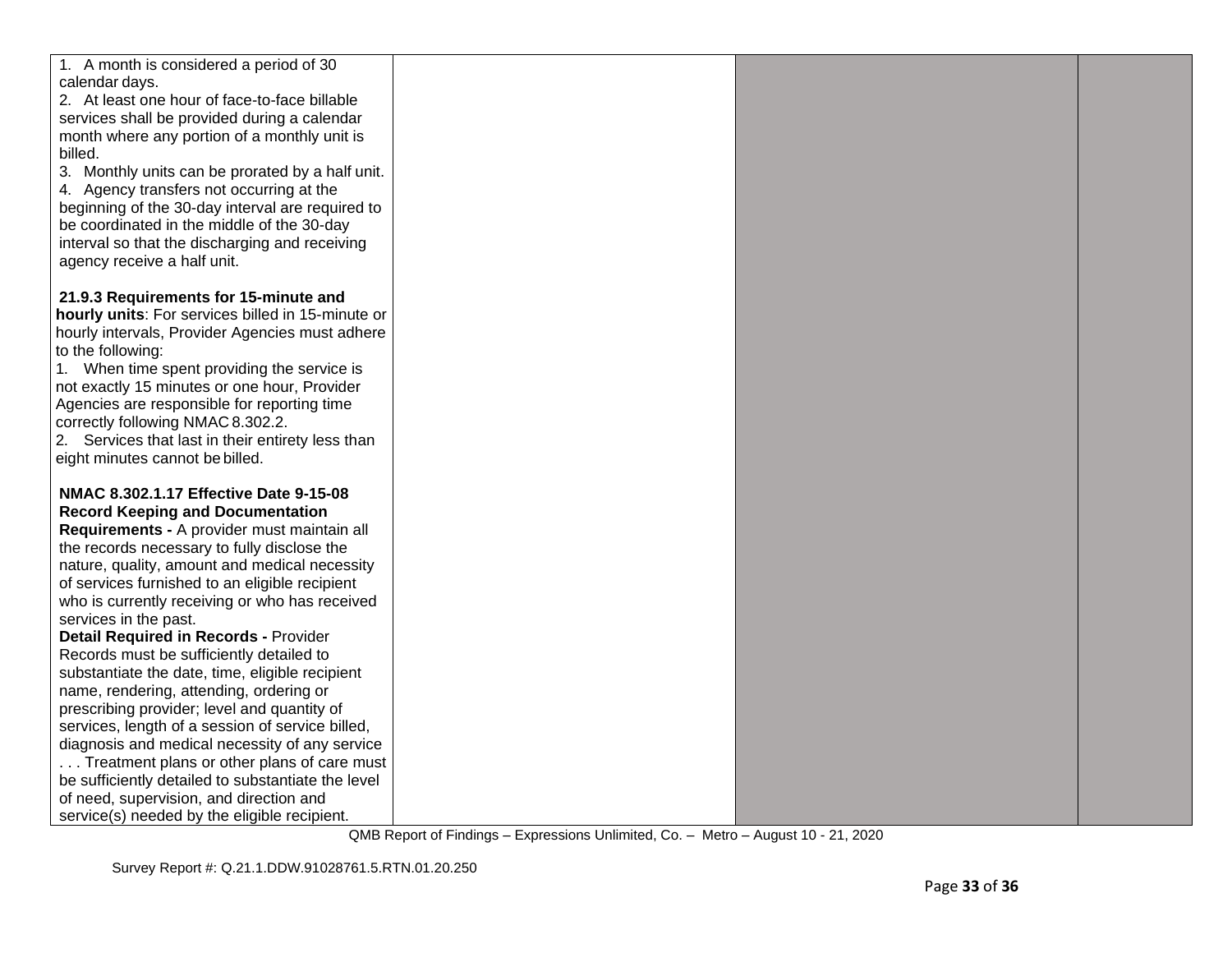| <b>Services Billed by Units of Time -</b><br>Services billed on the basis of time units spent<br>with an eligible recipient must be sufficiently<br>detailed to document the actual time spent with<br>the eligible recipient and the services provided<br>during that time unit.<br>Records Retention - A provider who receives<br>payment for treatment, services or goods must<br>retain all medical and business records relating<br>to any of the following for a period of at least six<br>years from the payment date:<br>(1) treatment or care of any eligible recipient<br>(2) services or goods provided to any eligible<br>recipient<br>(3) amounts paid by MAD on behalf of any<br>eligible recipient; and<br>(4) any records required by MAD for the<br>administration of Medicaid. |  |  |
|--------------------------------------------------------------------------------------------------------------------------------------------------------------------------------------------------------------------------------------------------------------------------------------------------------------------------------------------------------------------------------------------------------------------------------------------------------------------------------------------------------------------------------------------------------------------------------------------------------------------------------------------------------------------------------------------------------------------------------------------------------------------------------------------------|--|--|
|                                                                                                                                                                                                                                                                                                                                                                                                                                                                                                                                                                                                                                                                                                                                                                                                  |  |  |